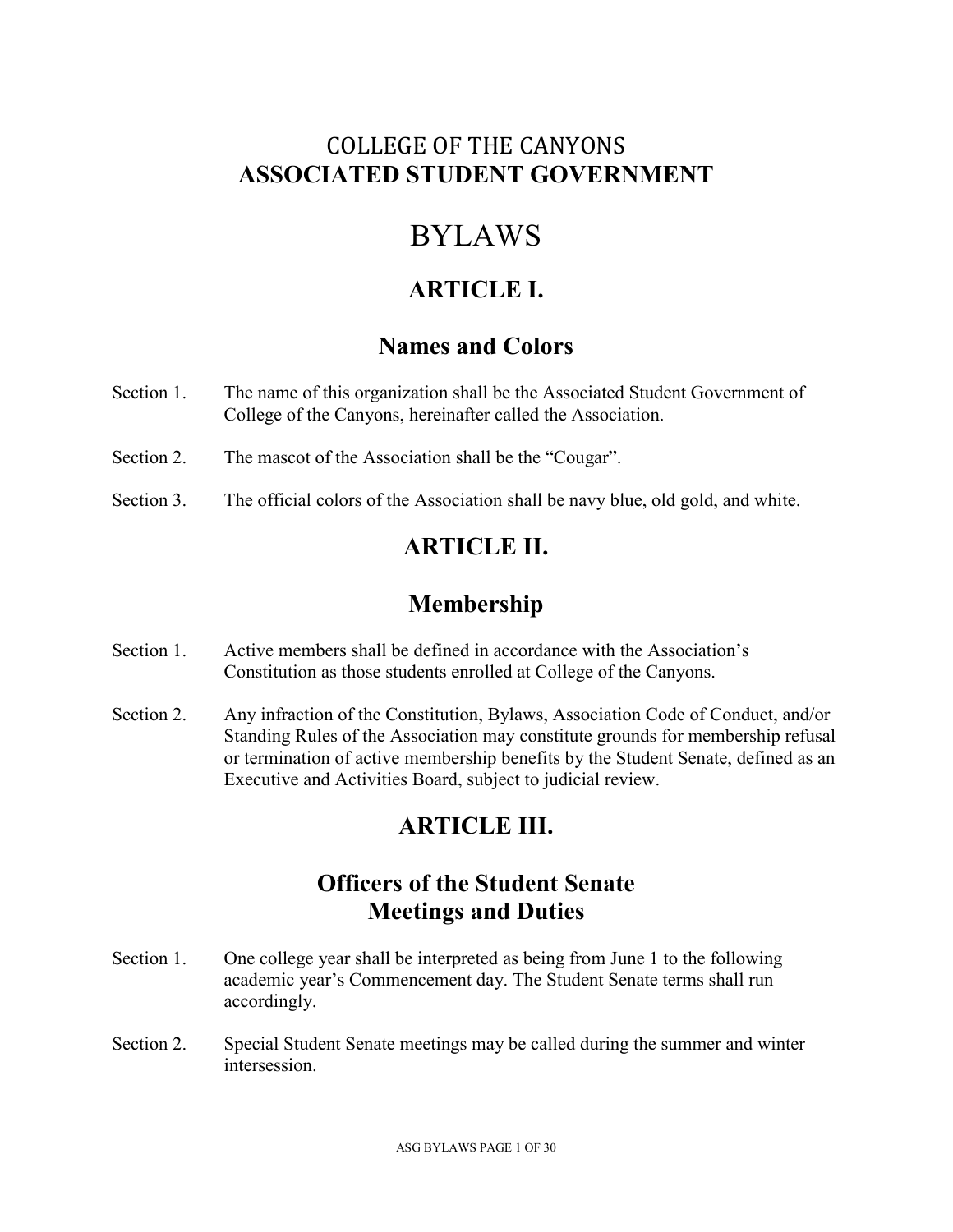- Clause A. The summer intersession shall be defined as the period between the end of the spring semester and the beginning of the fall semester. The winter intersession shall be defined as the period between the end of the fall semester and the beginning of the spring semester.
- Clause B. Special meetings of the Student Senate shall be in accordance with Article II, Section X, Clause A, of the Association's Constitution.
- Clause C. Any member of the association may submit an item for consideration to either the Executive or Activities Board, but all items must be approved by the respective chair.
- Clause D A chair may only reject an item if the item does not follow proper format, or does not have all necessary information.
- Section 3. Each officer of the Association must be enrolled in at least five units of course work. In addition, it is highly recommended that the Executive Liaison Officer must have been, or must be currently be, enrolled in at least one course at the Canyon Country Campus during their time at COC. Also, Canyon Country Officers must have a minimum of four (4) office hours at Canyon Country per week, Monday thru Friday. Each officer of the Association must have at least a 2.0 cumulative grade point average in the term preceding his/her taking office and maintain an overall 2.0 grade point average for all terms in office. Each student who assumes an office in his/her first term at College of the Canyons must have achieved a minimum 2.0 grade point average in the last year of last institution attended. Failure to comply with any of the above will result in removal from office.
	- Clause A. In the case of extenuating circumstances affecting the qualifications of a candidate for an Officer or Director position, the Executive Board shall make the final decision. Under no circumstances may an officer be enrolled in less than five units.
	- Clause B. If an ASG Board officer would also like to hold an ASG chartered club officer position, they must discuss it with their one on one ASG advisor. ASG chartered club officers may not hold the following ASG Board officer positions:
		- 1. President
		- 2. Student Trustee
		- 3. Vice President of Inter Club Council
- Section 4. In the event of a vacancy occurring in any Senate elected or appointed position, the seat shall be filled by appointment. To fill a vacant officer position, the respective board will interview all qualified applicants. A two-thirds (2/3) vote is needed from the respective board to fill the vacant seat. If all of the Student Senate offices listed in Article II, Section I of the Association's Constitution, or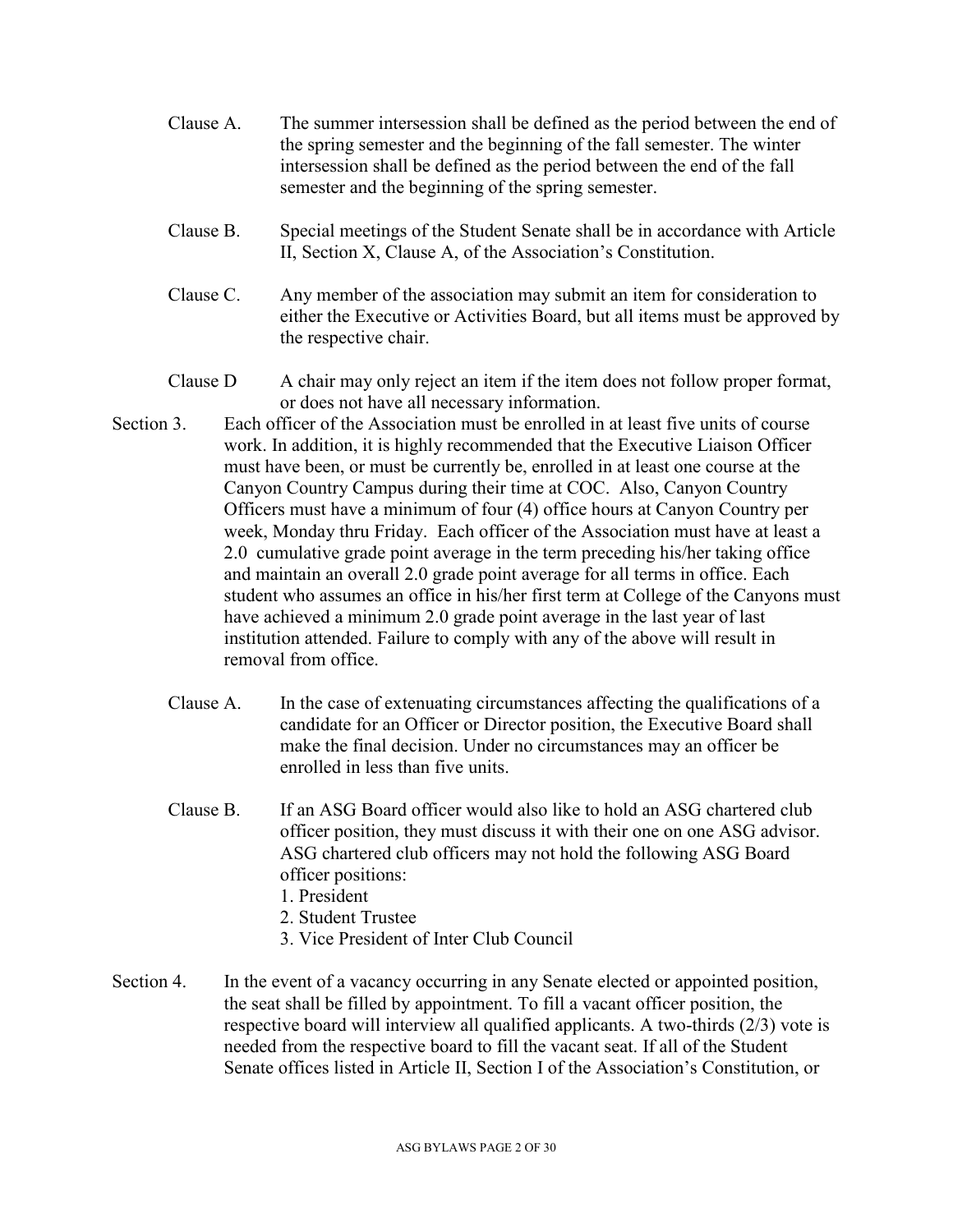the Student Trustee become vacant, the advisors shall be empowered to call a special election to fill all vacant offices.

- Clause A. Should only one application be received to fill a vacant seat the appropriate board is authorized to interview and appoint the applicant. However this may only be used when a single application has been filed with Campus Life and Student Engagement and no other have been received after two weeks of the first application filed.
- Clause B. All Senate positions, whether they are officers or directors, shall be deemed probationary for a period of four weeks. This probationary period shall commence when the appointed position officially begins, during the regular academic school year. Within this probationary period, all newly appointed Senate members must complete the following:
	- 1) Attended scheduled and/or arranged mandatory orientation with an advisors
	- 2) Submit office hours
	- 3) Attended scheduled Senate meetings or if unable to attend, provide a proxy or sufficient reason
	- 4) Establish 1:1 advisor meeting times
	- 5) Meet set Senate expectations and job duties
		- a. After the probationary period is completed and if at that time an appointed member has failed to complete any of the above requirements, their appointment will be revoked upon a twothirds vote of the Senate. They will be unable to reapply for an officer position until 16 weeks following their removal.
- Section 5. If for any reason the Student Trustee is unable to execute his/her duties, temporary replacement may be made by the ASG President, subject to two-thirds (2/3) approval by the Activities and Executive Boards, pending the outcome of a special election, if held, to fill the position(s).
- Section 6. Any elected or appointed member of the Student Senate who has not been present in either the Fall or Spring semester for more than 2 ASG Senate meetings, 1 ASG Activities Board meeting (if they have a seat), and 1 ASG Executive Board meeting (if they have a seat) is subject to expulsion by two-thirds (2/3) vote of the respective board, subject to judicial review. In the event of expulsion, the office shall be considered vacant.
- Section 7. The duties of the President shall be:
	- Clause A. To serve as the chief executive officer, official representative and official spokesperson of the Association.
	- Clause B. To serve as a voting member and preside over the weekly Executive Board meetings.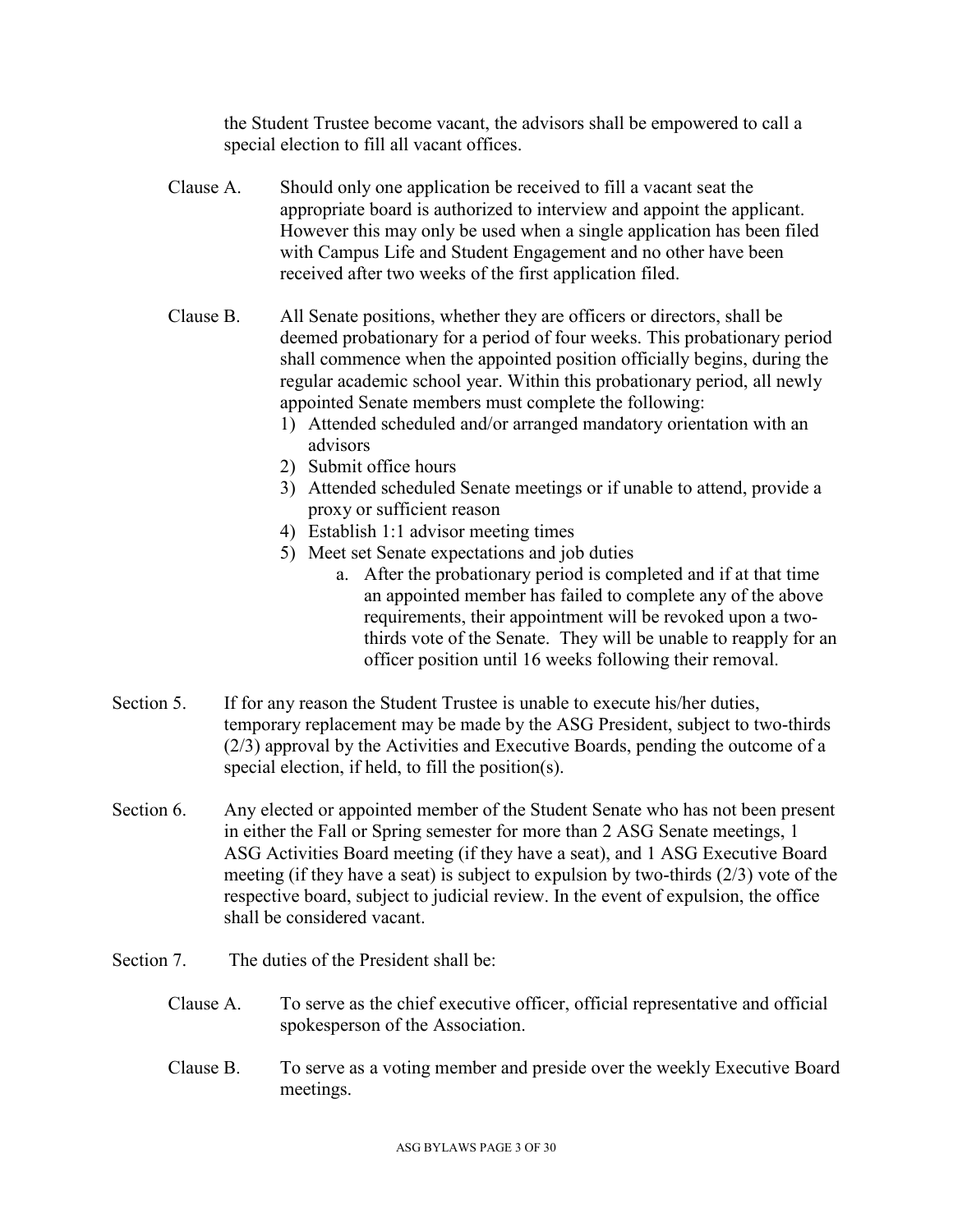Clause C. To appoint such ad hoc committees, boards, and commissions as may be necessary from time to time.

### Clause D. Represent the Association in all judicial proceedings involving the Student Senate and to serve as the Association's parliamentarian as defined below:

- a) To hold in his/her possession copies of all Association laws, policies, and standing rules.
- b) To review the approved Student Senate minutes weekly for the purpose of updating operating policies, code of conduct, standing rules, and/or bylaws of the Association.
- c) Any approved changes to operating policies, code of conduct, standing rules, and/or bylaws must be e-mailed to advisors within two weeks of the approved changes.
- Clause E. To hold the representatives of the Executive and Activities Boards, and committees responsible for the efficient conduct of their respective organizations and to require a written report or opinion of the principal officers of each of the organizations in accordance with the policies of the Association. Furthermore, he/she will manage the personnel of the Association. However, when issues arise involving the Activities Board the President will act upon the recommendations of the Executive Vice President of Activities.
- Clause F. To inform the Senate, both the Executive and Activities Board, in a joint session at least once in his/her term of the state of the Association, either at the last meeting of the fall or the first in spring semester.
- Clause G. To recommend such measures as he/she deems necessary for the welfare of the Association.
- Clause I. To serve as a voting member of the Association's Finance Committee.
- Clause J. To appoint an Administrative Assistant (s), and Director of Recruitment, upon ratification by a two-thirds (2/3) vote of the Student Senate, to supervise the nonvoting powers and activities so delegated.
- Clause K. To make the agenda and minutes for the Executive Board available as soon as possible prior to each Executive Board meeting in accordance with all governing laws and documents.
- Clause L. To be empowered to recognize a proxy, upon correspondence from any Executive Board member, for the Executive Board meeting.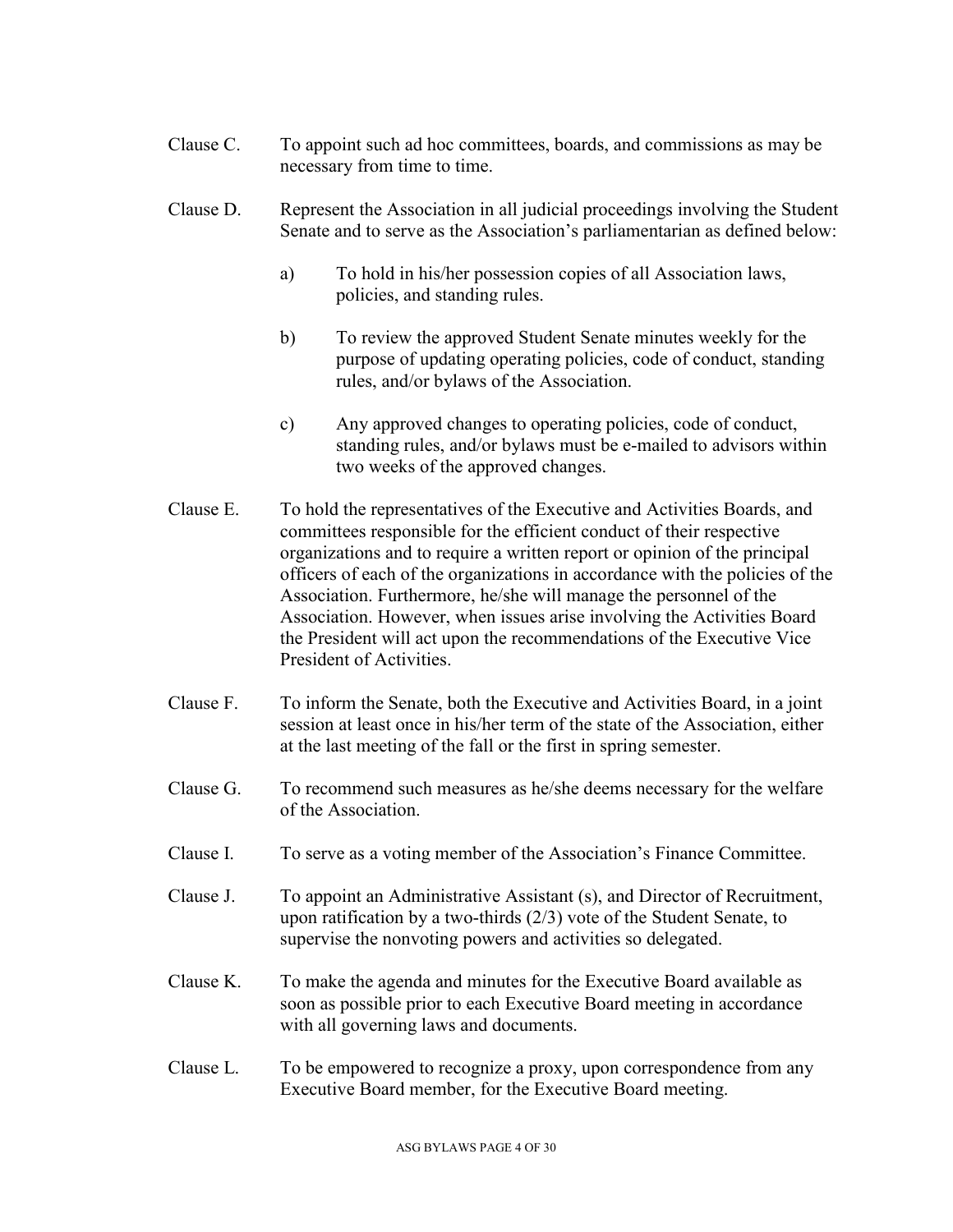- Clause M. To serve on the President's Advisory Council, President's Advisory Council, Budget, College Planning Team, and the Advocacy Team.
- Clause N. To serve as the liaison between the Association and Campus Life and Student Engagement service programs.
- Clause O. To be responsible for all advocacy and legislative issues at various level of government. He/she will attend meetings and conferences of statewide or national organizations which the Association is a member of. Furthermore, the President will co-coordinate with the Student Trustee surveys, lobbying days and all other legislative activities. Moreover, the President will work with the Student Trustee to put forth resolutions to the Association's Executive Board regarding legislation for approval.
- Clause P. To co-coordinate with the Student Trustee a voter registration event at least once per semester.
- Clause Q. To receive all forwarded applications for open ASG positions from Campus Life and Student Engagement and to redirect them to the appropriate officer position.
- Clause R. To approve the appointments of student representatives to Santa Clarita Community College District shared governance committees.
- Section 8. The duties of the Executive Vice-President (with Clauses E, F, and H accomplished through work with the Association's advisors) shall be:
	- Clause A. To serve as a voting member of the Executive Board.
	- Clause B. To assume the duties of the President during the President's absence, if the office is vacated, or at the direction of the President.
	- Clause C. To chair the Finance Committee and work with advisors to present operating budget for the next year, no later than the first Student Senate meeting in May of each year.
	- Clause D. To make an oral and written report to the Executive and Activities Board on the financial standing of the Association, i.e., income, expenditures, and balance on hand every other week. Furthermore, he/she must have the appropriate documentation with them at all meetings of the Association.
	- Clause E. To serve on the President's Advisory Council-Budget Committee.
	- Clause F. To chair and serve as a voting member of the Finance Committee.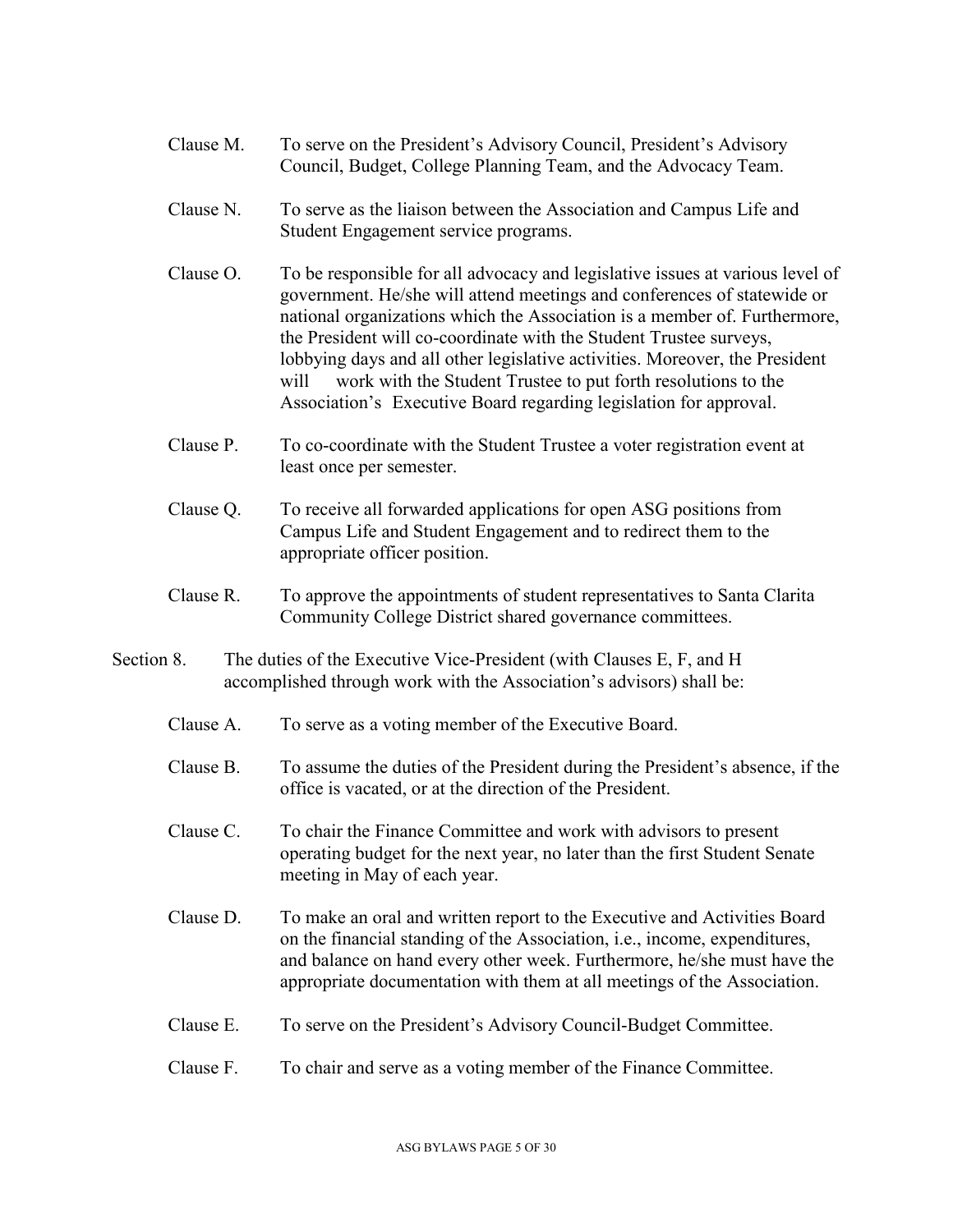- Clause G. To coordinate the Scholarship Program of the Association.
- Clause H. To appoint an Administrative Assistant(s), Director of Academic Affairs, and a Shared Governance Coordinator upon ratification by a two-thirds (2/3) vote of the Senate, to supervise the nonvoting powers and activities so delegated.
- Clause I. To appoint the Director of Equity upon ratification by a two-thirds (2/3) vote of the Senate, to supervise the nonvoting powers and activities so delegated.
- Clause J. To coordinate all district committee meetings.
- Clause K. To oversee the ASG grant process outlined in Section 10 of the Finance Code.
- Section 9. The duties of the Executive Vice President of Activities:
	- Clause A. To serve as a voting member of the Executive Board.
	- Clause B. To serve as the Chair of the Activities Board in a nonvoting capacity.
	- Clause C. To attend all meetings of the Executive and Activities Boards
	- Clause D. To serve as a voting member of the Finance Committee of the Association.
	- Clause E. To make the agenda and minutes available for the Activities Board as soon as possible prior to each Activities Board meeting, in accordance with all governing laws and documents.
	- Clause F. To spearhead the annual Multicultural Day by involving other departments, student groups, and ASG officers.
	- Clause G. To report to the Executive Board on all actions taken by the Activities Board.
	- Clause H. To report to the Activities Board on all actions taken by the Executive Board.
	- Clause I. To coordinate and create a monthly activities schedule.
	- Clause J. To ensure appropriate activities are held to promote cultural diversity, educational enrichment, awareness of legislative issues, and social functions.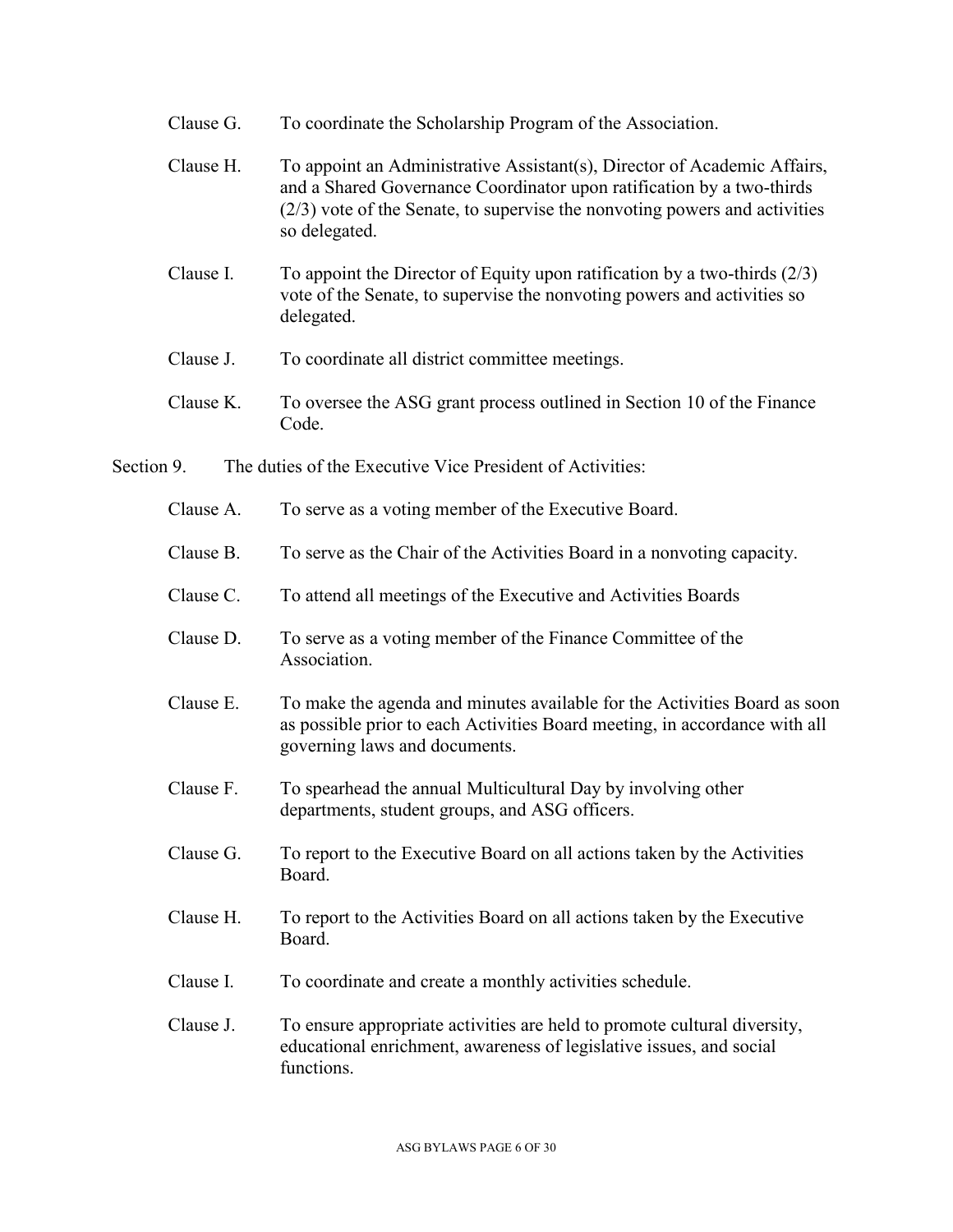- Clause K. To coordinate the annual Student Involvement campaign with the cooperation of both boards.
- Clause L. To appoint an Administrative Assistant (s) and Cougar Mascot upon ratification by two-thirds (2/3) vote of the Senate, to supervise the nonvoting powers and activities so delegated.
- Section 10. The duties of the Vice President of the Inter Club Council shall be:
	- Clause A. To serve as a voting member of the Executive Board.
	- Clause B. To attend all meetings of the Activities Board as a nonvoting member or read the meeting minutes to be informed on all ASG Activities.
	- Clause C. To chair the Inter Club Council meetings as a nonvoting member.
	- Clause D. To make the agenda and minutes available for the Inter Club Council as soon as possible prior to each Inter Club Council meeting in accordance with all governing laws and documents.
	- Clause E. To appoint a Director of Clubs and Organizations, upon ratification by two-thirds (2/3) vote of the Senate, to supervise the nonvoting powers and activities so delegated.
	- Clause F. To assist the Office of Campus Life and Student Engagement Office with the chartering and re-chartering of the clubs on campus.
	- Clause G. To serve as official representative of the clubs at all of the Association's meetings.
	- Clause H. To send a weekly update to all club advisors and officers to inform them of their clubs status and all Inter Club Council business as needed.
	- Clause I To provide updates on the list of clubs and descriptions as well as add new clubs to related forms and webpages.
	- Clause J. To work with the Campus Life and Student Engagement office to send out monthly updates on club matters.
	- Clause K. To coordinate the Back to School Bash and/or CougarFest at the beginning of each academic semester with the cooperation of the Inter Club Council and the Activities Board.
	- Clause L. To attend at least one club meeting for all clubs per semester.
- Section 11. The Duties of the Officer of Marketing and Information shall be: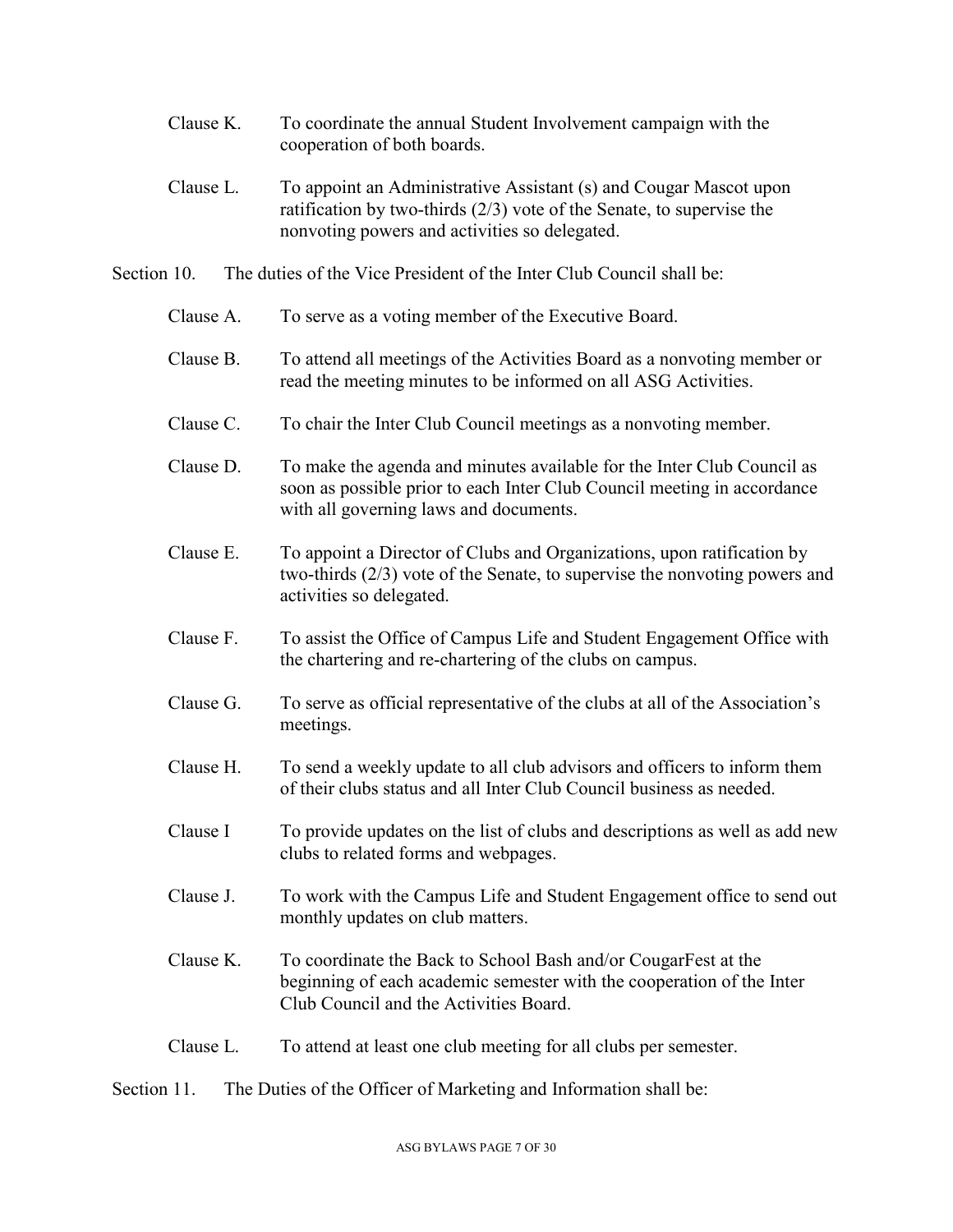- Clause A. To serve as a voting member of the Executive Board.
- Clause B. To attend all meetings of the Activities Board as a nonvoting member or read the meeting minutes to be informed on all ASG activities.
- Clause C. To assist with the community newspaper(s) representative to the College and to serve as liaison to community.
- Clause D. To serve as Editor in Chief of The Paw Print or any ASG publication.
- Clause E. To appoint an Assistant Editor, Staff Writer (s), Graphic Artist(s), Historian, and Photographer (s) and upon ratification by two-thirds (2/3) vote of the Student Senate, to supervise the non-voting powers and activities so delegated.
- Clause F. To contact the appropriate persons to keep the marquee updated with Association and club events.
- Clause G. To contact the appropriate persons to keep the Association website updated.
- Clause H. To be responsible for creating the ad-hoc committee of the Paw Print

### Section 12. The Duties of the Public Affairs Officer shall be:

- Clause A. To serve as a voting a member of the Association's Activities Board. And to attend all of the Executive Board meetings as a non-voting member.
- Clause B. To serve as the liaison between the Office of Campus Life and Student Engagement in the management of the poster room (STCN -107) Clause C. To be responsible for the promotion of activities held by the Association (i.e. making posters, maintaining Association social media accounts, sending emails, etc.)
- Clause D: To make and publish social media posts on ASG social media platforms for the purposes of publicizing events on and off campus.
- Clause E. To work with the Officer of Marketing and Information in promoting the endeavors of the Association.
- Clause F. To work with outside college departments with for the promotion of their events upon request.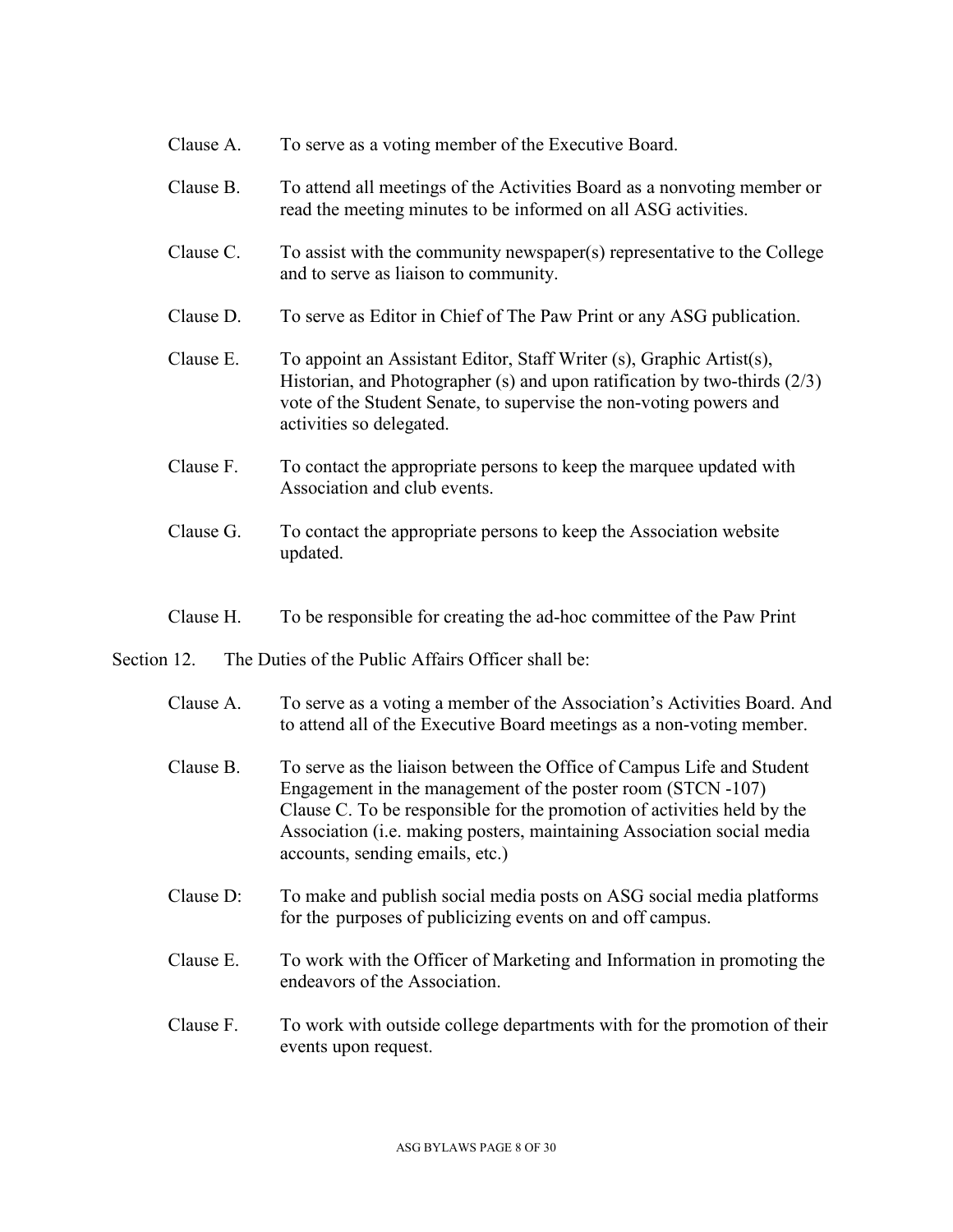- Clause G. To maintain and update the Association's bulletin boards while coordinating with Activity Board Officers.
- Clause H. To appoint a Director(s) of Publicity and, following by a two-thirds  $(\frac{2}{3})$ vote of approval by the Student Senate, to supervise the non-voting powers and activities so delegated.

Section 13. The duties of the Student Trustee shall be:

- Clause A. To represent the college student body and the interests of the Association at all meetings of the Santa Clarita Community College Board of Trustees.
- Clause B. To report following SCCCD Board meeting on the actions of the Board.
- Clause C. To serve as a voting member of the Executive Board and Finance Committees.
- Clause D. To maintain the qualifications established in the Santa Clarita Community College District Board Policy.
	- a) To maintain the qualifications applying to all other voting members of the Student Senate.
	- b) To be enrolled in or have completed at least twenty (20) semester units at College of the Canyons.
- Clause E. To appoint an Administrative Assistant and upon ratification by a two thirds (2/3) vote of the Student Senate, to supervise the non-voting powers and activities so delegated.
- Clause F. To serve as student representative to the Academic Senate of the College and provide a report to the Executive Board following each Academic Senate meeting.
- Clause G. In the event of vacancy or inability of the Student Trustee to attend a Board of Trustees meeting and in the absence of an alternate, the representative duty of the Student Trustee will be carried out by the ASG President, if unable, then the ASG Executive Vice President in the event of vacancy or inability of the Student Trustee to attend a Board of Trustees meeting.
- Clause H. To be responsible for all advocacy and legislative issues at various level of government. He/she will attend meetings and conferences of statewide or national organizations, which the Association is a member of. Furthermore, the Student Trustee will co-coordinate with the Association's President surveys, lobbying days and all other legislative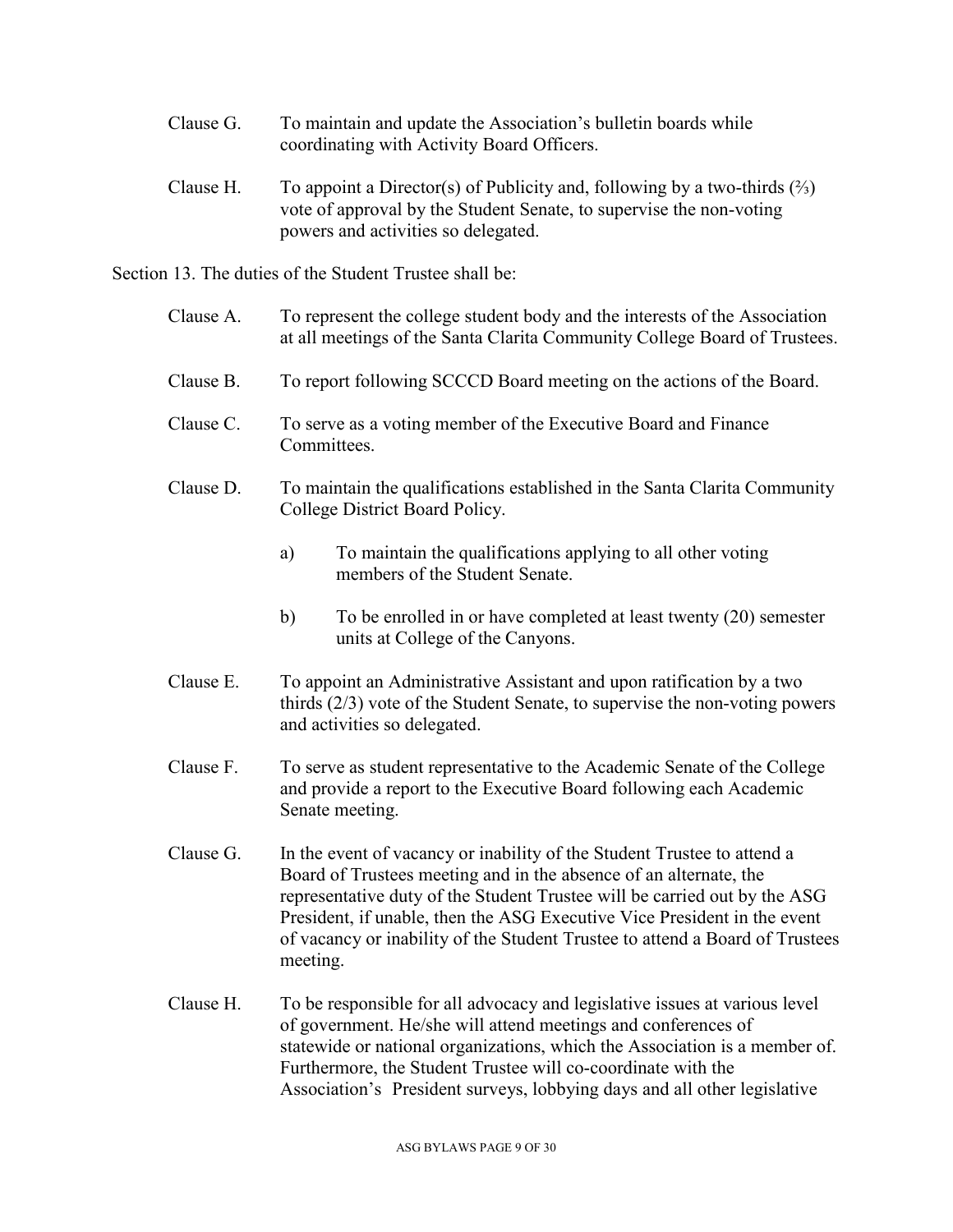activities. Moreover, the President will work with the Student Trustee to put forth resolutions to the Association's Executive Board regarding legislation for approval.

- Clause I. To serve as the student representative on the College's Advocacy Team and the College Planning Team.
- Clause J. To co-coordinate with the President a voter registration event at least once per semester.
- Clause K. To comply and complete any and all duties and regulations set forth by California State Law (Education Code Sections 72023.5) and District policy regarding the Student Trustee i.e.)

"Santa Clarita Community College District Board Policy 2015. STUDENT MEMBER

Reference:

Education Code Section 72023.5

The Board shall include one non-voting student member. The term of office shall be one year commencing June 1.

The student member shall be a resident of California at the time of nomination, and during the term of service, and shall be enrolled in and maintain a minimum of five (5) semester units in the District at the time of nomination and throughout the term of service.

The student member must have completed at least 20 semester units within the District prior to taking office. The student shall maintain a 2.00 cumulative GPA and 2.00 semester GPA. The student member shall be seated with the Board and shall be recognized as a full member of the Board at meetings. The student member is entitled to participate in discussion of issues and receive all materials presented to members of the Board (except for closed session). The student member shall be entitled to any mileage allowance necessary to attend board meetings to the same extent as publicly elected trustees.

On or before April 1st of each year, the Board shall consider whether to afford the student member any of the following privileges:

- The privilege to make and second motions except motions underling personnel and labor relations;
- The privilege to cast an advisory vote, although the vote shall not be included in determining the vote required to carry any measure before the Board.
- The privilege to receive compensation for meeting attendance at a level set annually by the Board, along with mileage to events where the Student Trustee serves in the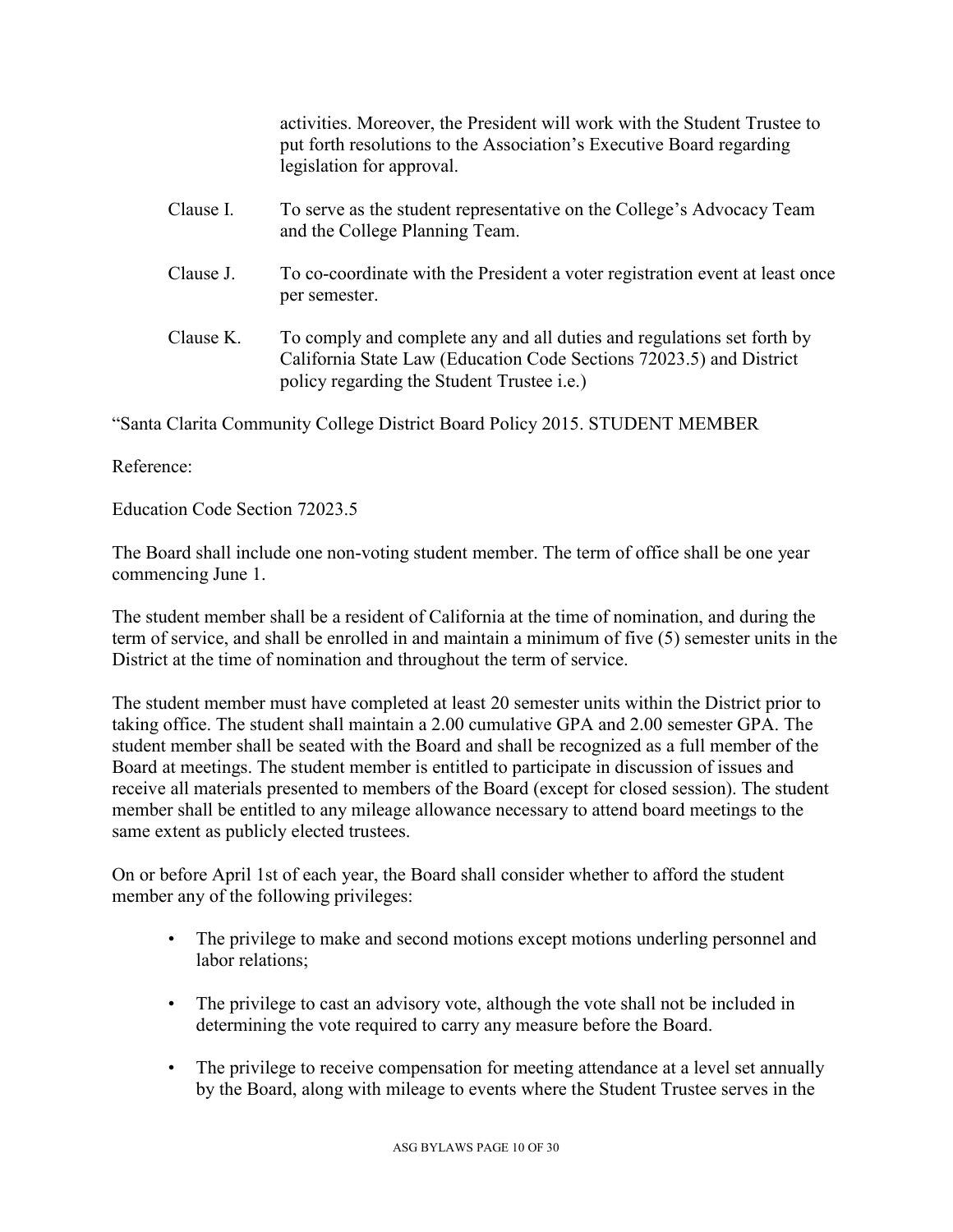capacity of representative of the Board of Trustees to be reimbursed at the current rate paid to District employees. If the Student Trustee does not attend all regular meetings held by the Board in any month, s/he may receive an amount not greater than a pro rata share of the number of meetings actually attended based upon the maximum compensation.

- The receipt and amount of a book and materials stipend per AP 2015. 2
- The ability to travel on district funds to events for Student Trustee.
- The Student Trustee will be encouraged to attend community events as a part of the District's representation of the College in the community."

### ADMINISTRATIVE PROCEDURES FOR IMPLEMENTING BOARD POLICY #2015 STUDENT MEMBER

### Reference:

Education Code Section 72023.5,

- 1. In accordance with the provisions and limitations of the Education Code, the Board of Trustees designates that the nonvoting student member of the Board of Trustees be elected by members of the Association of College of the Canyons to serve a term commencing June 1st of each year (Ed. Code #72023.5).
- 2. The remuneration for the Student Trustee shall be set annually along with mileage to Board related meetings; and mileage to events where the Student Trustee serves in the capacity of representative of the Board of Trustees to be reimbursed at the current rate paid to District employees. The compensation shall be reviewed annually on or before April 1st.
- 3. The Student Trustee shall receive a book and materials stipend, in an amount to be established annually by the Board of Trustees. With prior approval from the Chief Executive Officer of the District, or his/her designee, the stipend may be adjusted to reflect the actual cost of books and supplies. The stipend is to be used by the Student Trustee to acquire the textbooks and course materials required by his/her course of study at College of the Canyons, for each semester while s/he officially holds the office of Student Trustee. Verification of the Student Trustee's semester schedule and required books and supplies must be submitted to the Campus Life & Student Engagement no later than one week after the add deadline. Whenever possible the stipend will be expended in the College of the Canyons Bookstore.
- 4. Annually, the Board will consider the feasibility of establishing a fund for Student Trustee Travel. After agreement on a final plan, the Board may authorize a fund for Student Trustee travel to fully or partially fund agreed-upon conferences. To assist the Board in determining an amount to be set aside for Student Trustee travel: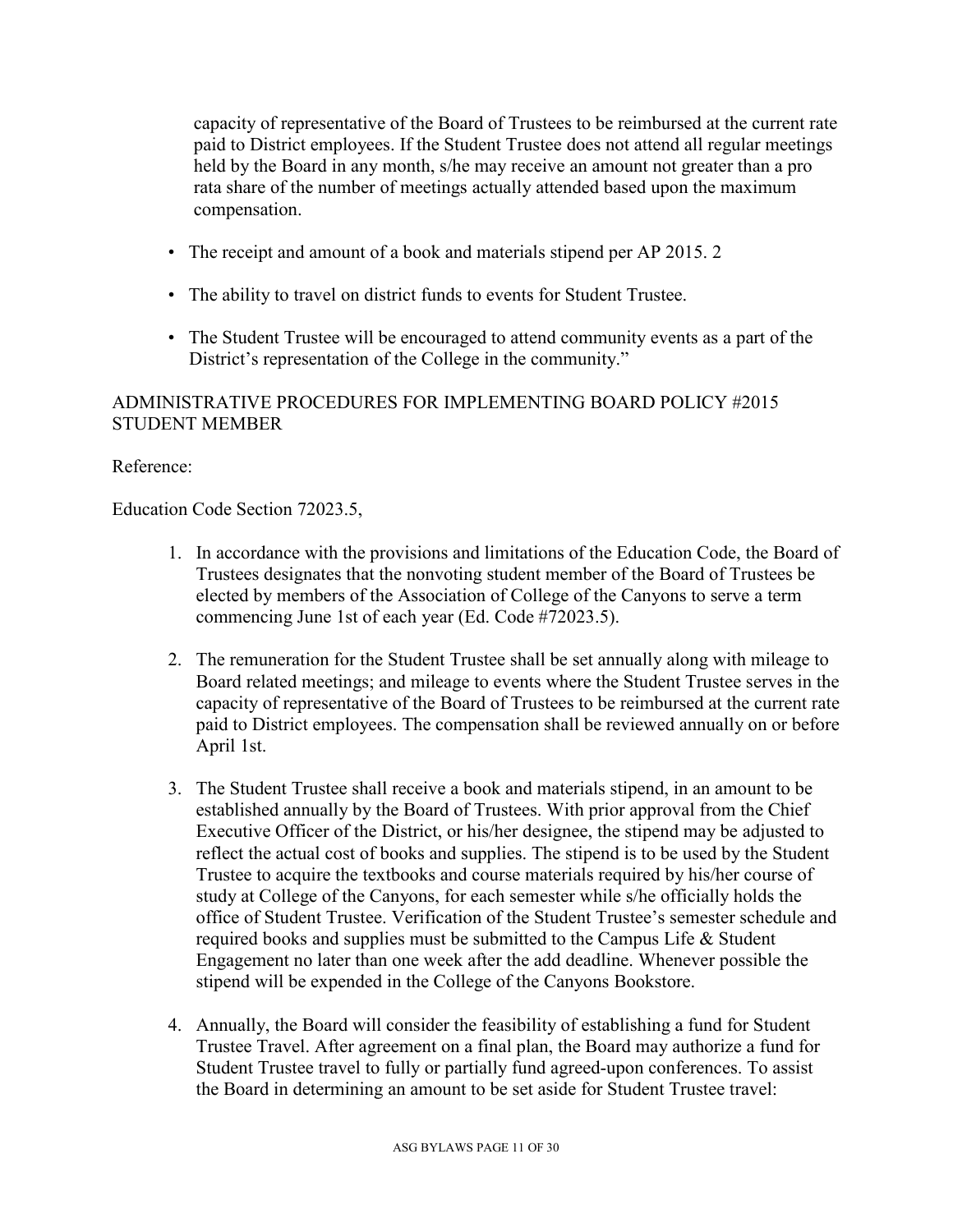- a) The Student Trustee, upon election, will prepare a travel plan of conferences s/he wishes to attend for the upcoming fiscal year (July 1st through June 30th). The Chief Executive Officer of the District will assist the Student Trustee in developing his/her travel plan by providing information regarding known scheduled conferences.
- b) The Student Trustee will indicate the degree to which the Association will provide funding for travel.
- c) The Board will consider the proposed plan and may recommend revisions to the proposed plan.
- d) The Board may also authorize the Student Trustee to represent the Board at meetings that are not funded by the District.
- Section 14. The duties of the Cultural Student Involvement Coordinators shall be:
	- Clause A. To represent cultural and educational interests of the Association members of their respective campus.
	- Clause B. To organize films and educational speakers for their respective campus.
	- Clause C. To work with the Executive Vice President of Activities and their respective Campus Vice President of Activities in providing events to promote cultural awareness (i.e. Black History Month, Cinco De Mayo, etc.) and educational enrichment.
	- Clause D. To appoint an Administrative Assistant (s) and upon ratification by twothirds (2/3) vote of the Student Senate, to supervise the non-voting powers and activities so delegated.
	- Clause E. To promote and encourage student involvement among all students of the College.
	- Clause F. To plan and execute at least one night student event per semester, which must be held after 4:00 p.m. to constitute as a night student event for their respective campus.
	- Clause G. To serve as a voting a member of the Association's Activities Board and to attend all of the Executive Board meetings as a nonvoting member.
	- Clause H. For the Canyon Country Coordinators to appoint and share a Director of Canyon Country Affairs upon ratification by a two-thirds (2/3) vote of the Senate.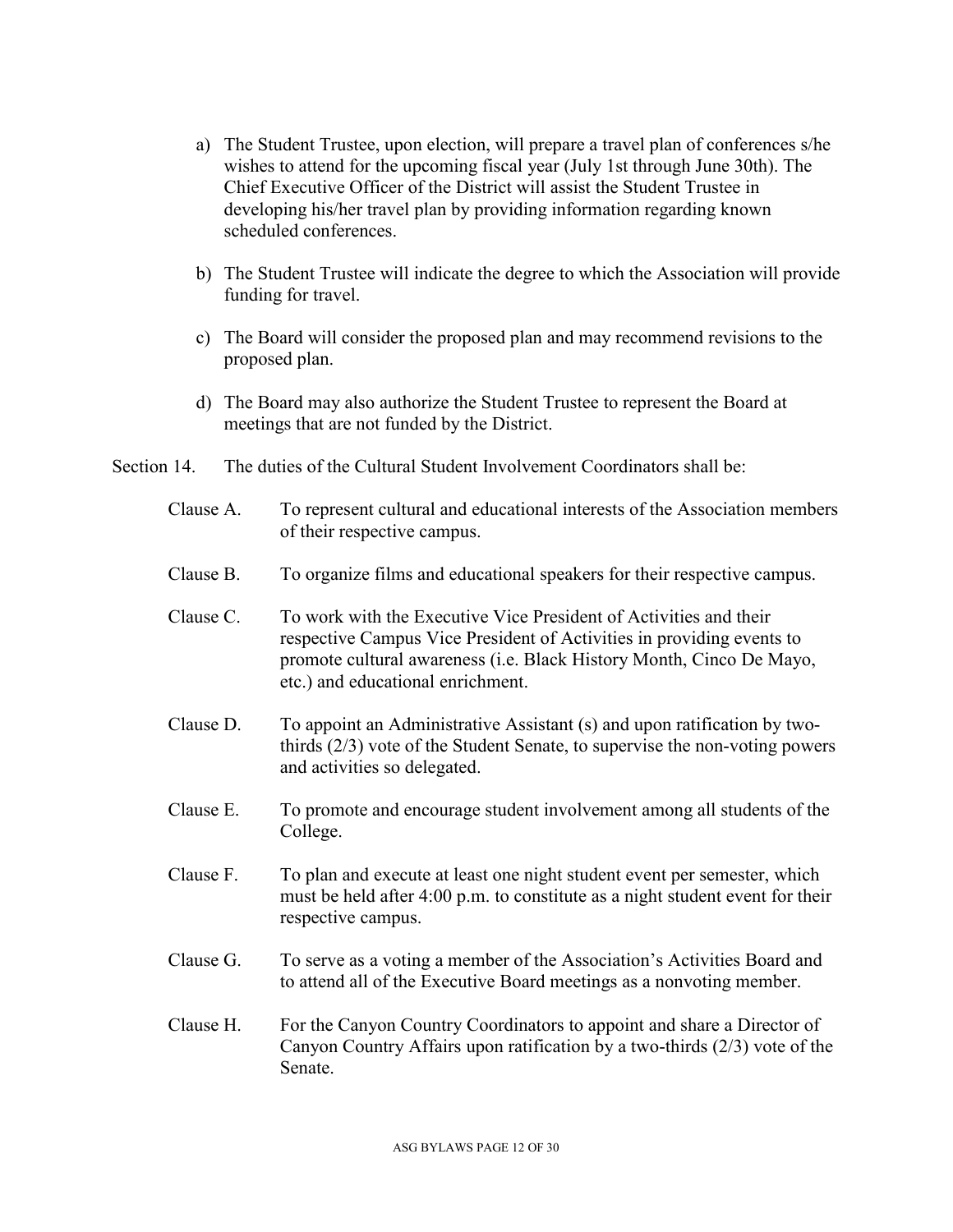Section 15. The duties of the Social Student Involvement Coordinators shall be:

- Clause A. To represent the social interests of their respective campus.
- Clause B. To organize films and other activities deemed to be social in nature at their respective campus.
- Clause C To organize monthly cardholder benefit activities (i.e. Spring Fling, concerts, barbecues, etc.) and various social activities of the Association under the direction of the Executive Vice President of Activities and their respective campus Vice President of Activities.
- Clause D To appoint an Administrative Assistant(s), Director of Athletic Affairs, Cultural Affairs, Director of Environmental Affairs, and Director of Health Issues upon ratification by two-thirds (2/3) vote of the Student Senate, to supervise the non-voting powers and activities so delegated.
- Clause E To promote and encourage student involvement.
- Clause F To plan and execute at least one night student event per semester, which must be held after 4:00 p.m. to constitute as a night student event for their respective campus.
- Clause G To serve as voting a member of the Association's Activities Board and to attend all of the Executive Board meetings as a nonvoting member.
- Clause H For the Canyon Country Coordinators to appoint and share a Director of Canyon Country Affairs upon ratification by a two-thirds (2/3) vote of the Senate.

Section 16. The duties of the Executive Liaison officer shall be:

- Clause A. To serve as a voting member of the Executive Board and Finance Committee and to attend all Activities Board meetings in a nonvoting capacity.
- Clause B. To serve as the liaison between the main campus and all satellite campuses of the college.
- Clause C. To coordinate at least one event per semester and each satellite campus with the cooperation of the Activities Board.
- Clause D. To serve on all district committees pertaining to the planning/coordination of all off campus sites.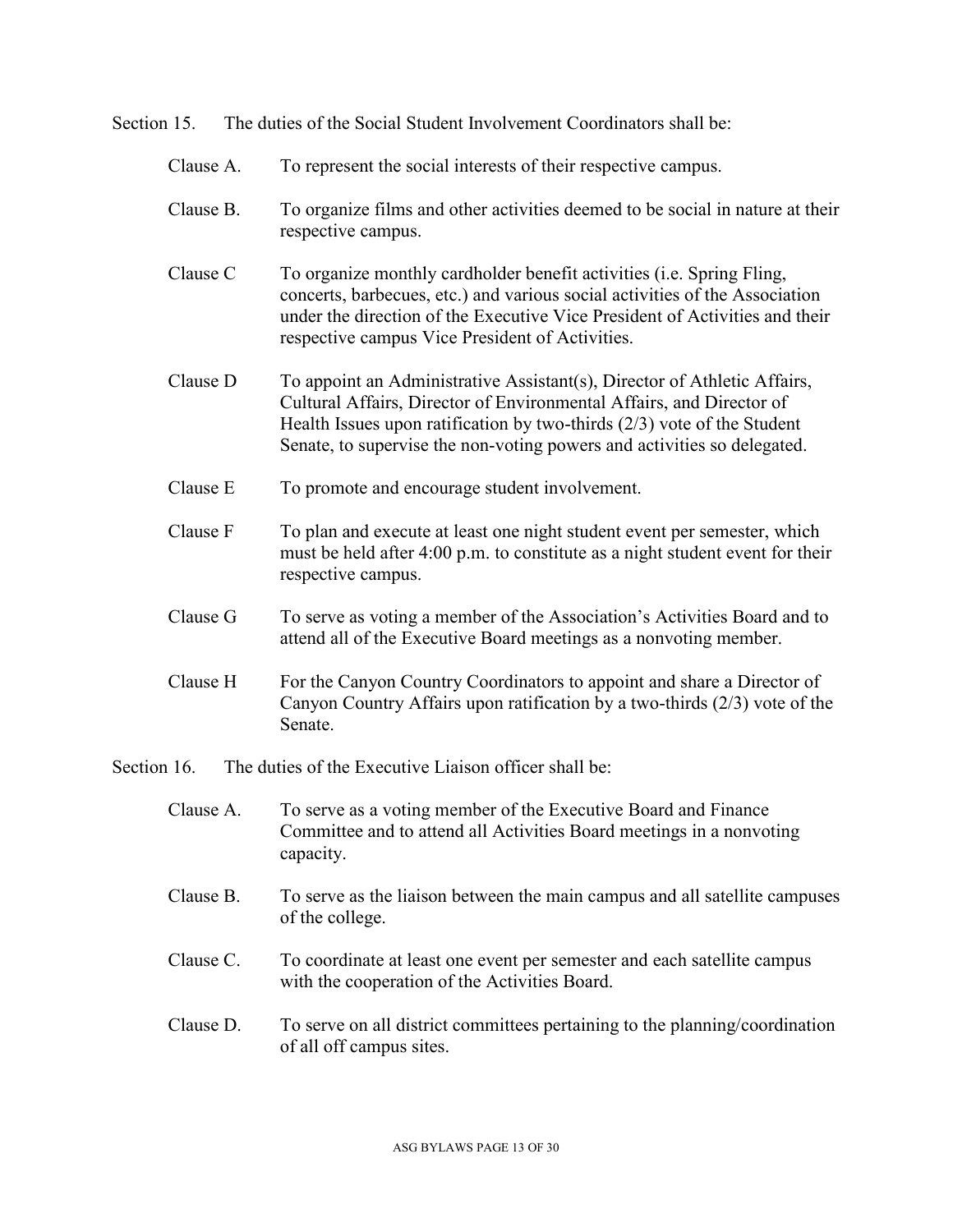- Clause E To coordinate at least one meeting a month with a California Community College Student Government to discuss events, California Community College legislature, and college policies.
- Clause  $F$  To appoint an Administrative Assistant(s) and upon ratification by twothirds (2/3) vote of the Student Senate, to supervise the non-voting powers and activities so delegated.
- Section 17. The duties of the Campus Vice Presidents of Activities shall be:
	- Clause A. To serve as a voting member of the Activities Board.
	- Clause B. To coordinate and supervise all of the activities sponsored by the Association at their respective campus.
	- Clause C. To monitor all expenditures of the Activities executed on their respective campus.
	- Clause D. To coordinate and create a monthly activities schedule with the assistance of the Executive Vice President of Activities for their respective campus.
	- Clause E. To work closely with the Officer of Marketing and Information to ensure that their campus activities are advertised in the Paw Print and press releases are developed and distributed.
	- Clause F. To ensure appropriate activities are held to promote cultural diversity, educational enrichment, awareness of legislative issues, and social functions (i.e. Spring Fling and Fall Fest at their respective campus.)
	- Clause G. To coordinate the annual Student Involvement campaign on their respective campus.
	- Clause H To coordinate and execute a minimum of two events per semester.
	- Clause I. To appoint an Administrative Assistant (s) and upon ratification by twothirds (2/3) vote of the Senate, to supervise the nonvoting powers and activities so delegated.

# **ARTICLE IV.**

# **Non-Voting Members of Student Senate**

Section 1. Oualifications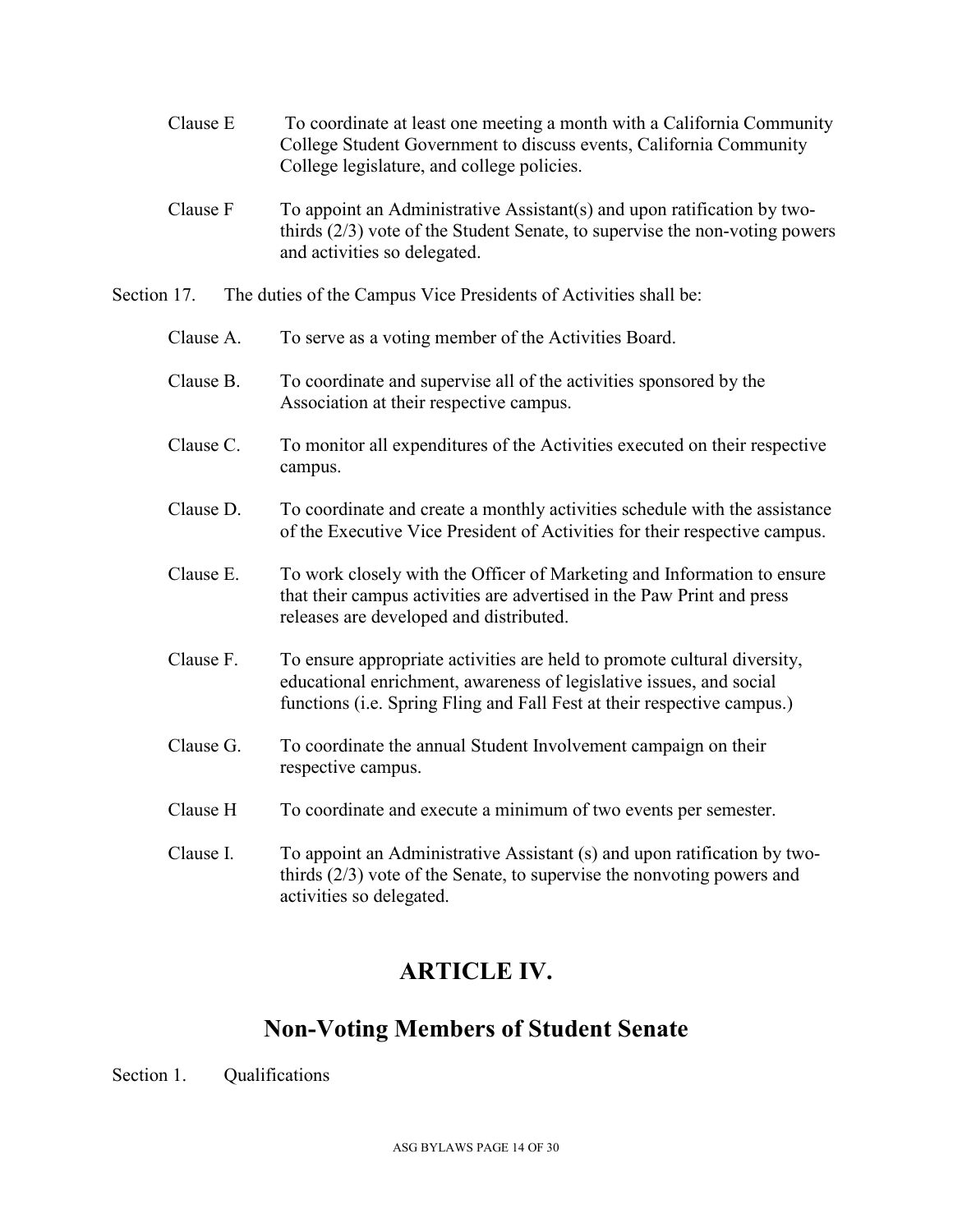Appointed Student Senate non-voting members must be enrolled in a minimum five (5) units and carry at least a 2.0 cumulative GPA. The GPA may be from high school or other colleges as long as the units represented are the applicant's most recent experience.

#### Section 2. Selection Procedure

Candidates for non-voting appointments shall apply to Campus Life and Student Engagement. The appropriate Senate officer will interview all candidates completing formal application (i.e., A.S.G. Officer Declaration of Candidacy) and submitting same. Recommendation for appointment will be made by the Senate officer and subject to approval by the Senate.

### Section 3. Probationary Period

All appointments, whether they are officers or directors, shall be deemed probationary for a period of four weeks. This probationary period shall commence when the appointed position officially begins, during the regular academic school year. At the end of the probationary period, the Senate officers may dismiss the individual for failure of job duties or responsibilities of their position. Approval will come with a two-thirds (2/3) vote of the Senate.

#### Section 4. Exceptions

### Clause A. Staff writers for The Paw Print are appointed and removed by the Officer Of Marketing and Information, or may be removed by the Senate.

#### Section 5. The non-voting members of the Student Senate and their duties shall be:

#### Clause A. Historian

The Historian shall be appointed by the Officer of Marketing and Information with the approval of the Student Senate.

- 1) To keep written record and descriptions of all ASG events
- 2) To provide a written update/record to Campus Life and Student Engagement staff with ASG accomplishments for the year.

### Clause B. Administrative Assistants

1) An Administrative Assistant shall be appointed by the Associated Students' President, Executive Vice President, Executive Vice President of Activities, Student Trustee, Student Involvement Coordinators, and the Canyon Country Campus Representative with the approval of the Student Senate, and shall work closely with the Senate through the office for which they are appointed.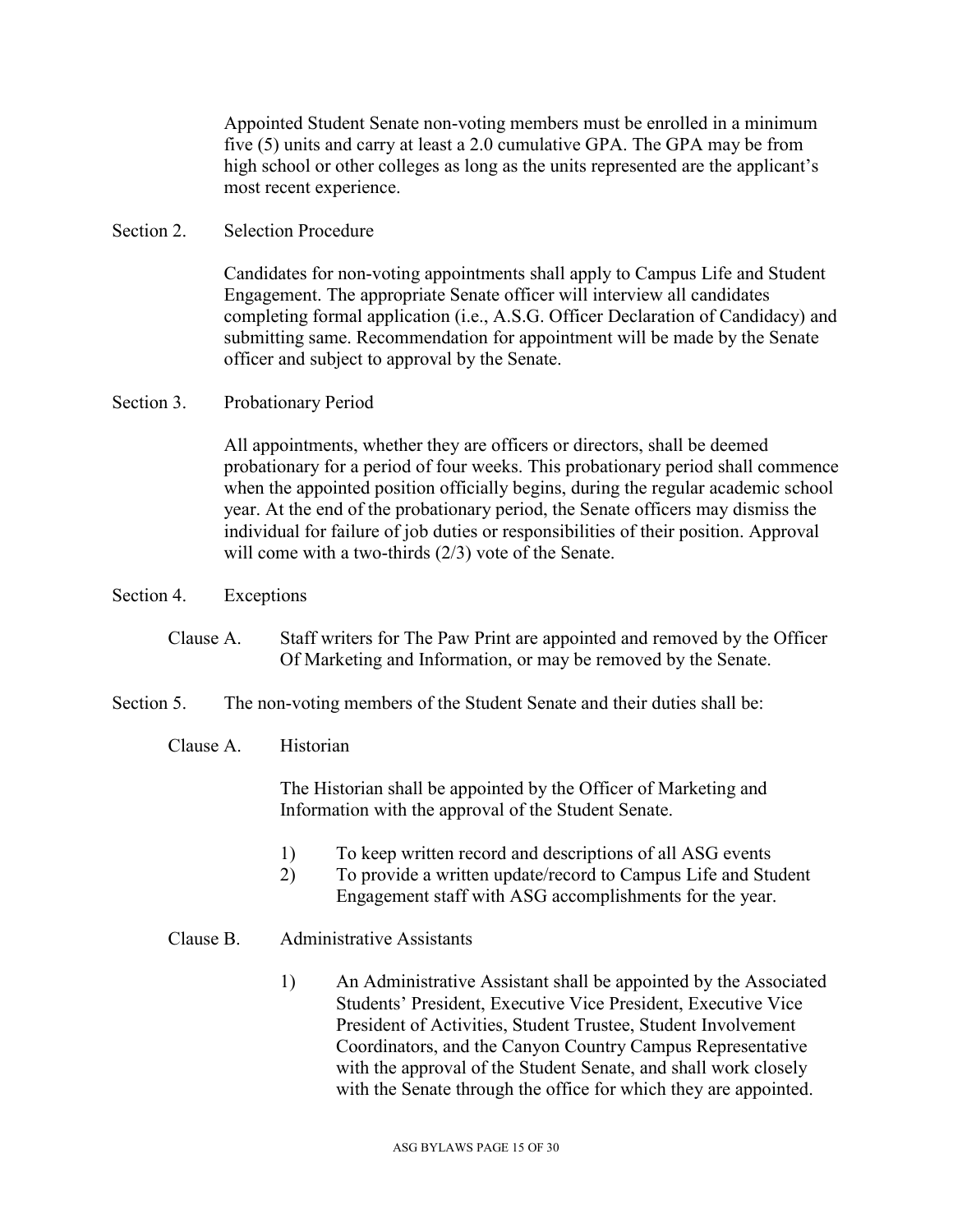2) Administrative Assistant's duties shall be determined by the officer with whom they work with.

### Clause C. Director of Clubs and Organizations

The Director of Clubs and Organizations shall be appointed by the Vice-President of the Inter Club Council with the approval of the Student Senate and shall work closely with the Senate through the office of Vice-President Inter Club Council.

- 1) The Director of Clubs and Organizations shall be the recognized official representative of all duly organized on-campus student clubs, organizations, and societies.
	- a) As such he/she will serve as the alternate chair of the Interclub Council.
	- b) Create agendas for ICC meetings.
	- c) Type minutes for ICC meetings.
	- d) Assists in attending club meetings.
	- e) Attend ICC meetings.

### Clause D. Assistant Editor

- 1) The Assistant Editor shall be appointed by the Officer of Marketing and Information with the approval of the Student Senate and shall work closely with the Senate.
- 2) The duties of the Assistant Editor shall include:
	- a) To assist the Officer of Marketing and Information in the publishing of the Paw Print.
	- b) To assist the Officer of Marketing and Information in supervising the Staff Writers, and the Graphic Artist.
	- c) To promote student involvement and assist in all of the Association's sponsored events.

### Clause E. Photographer

The Photographer shall be appointed by the Officer of Marketing and Information with the approval of the Student Senate and shall work closely with the Senate through that office.

- 1) The duties of the Photographer are:
	- a) To make a continuous photographic record of campus activities and events especially those pertaining to students and the A.S.G.
	- b) To post photos and to maintain a physical or digital record of photographs in conjunction with the Historian.
	- c) To work with the Historian with the development of photos for the scrapbook.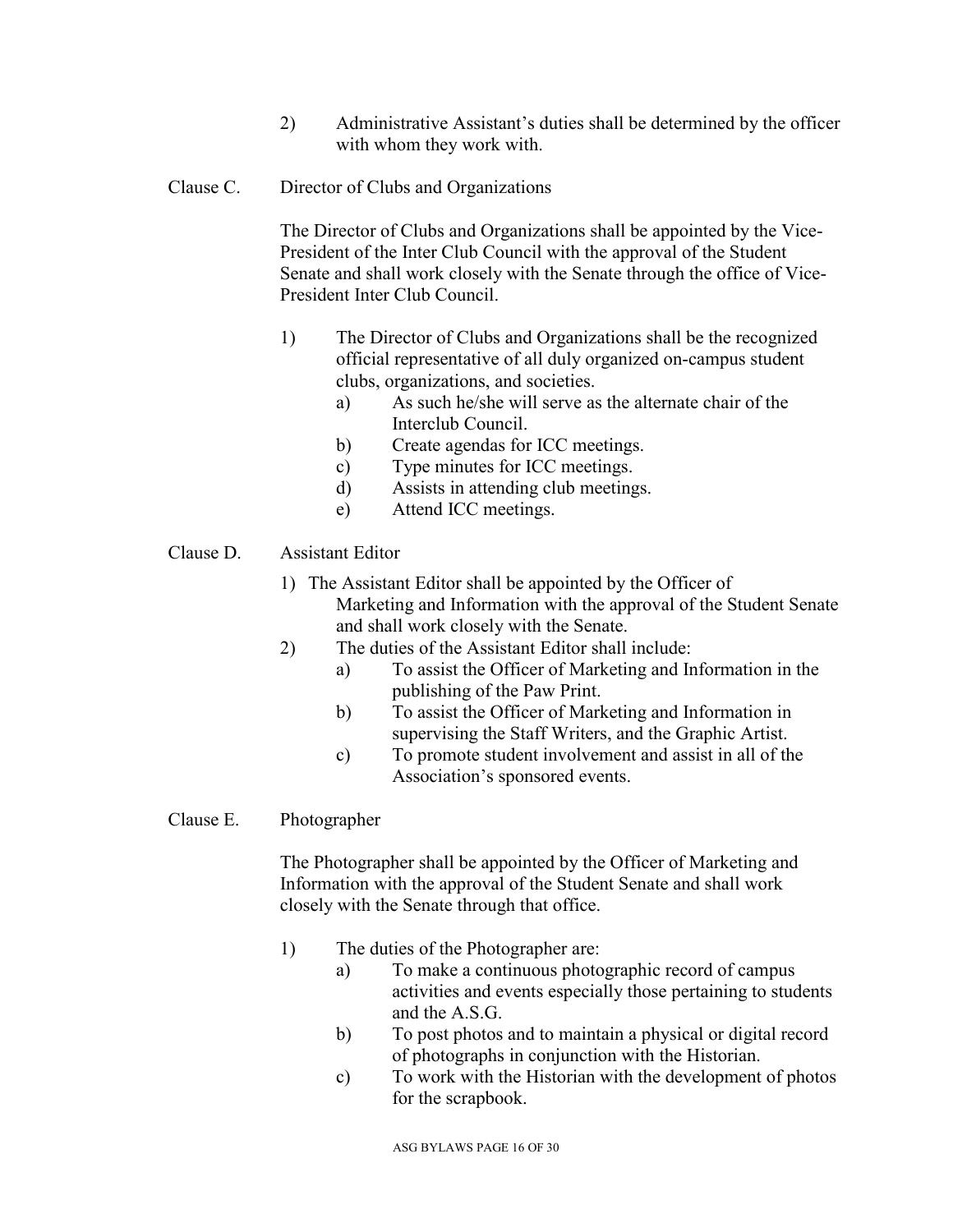### Clause F. Director(s) of Publicity

- 1) The Director(s) of Publicity shall be appointed by the Public Affairs Officer with the approval of the Student Senate and shall work closely with the Senate through that office.
	- a) To make and distribute posters and signs to publicize events on and off campus, and to dispose of outdated posters and signs.
	- b). To make and publish social media posts on ASG social media platforms for the purposes of publicizing events on and off campus.
	- c) To keep the Canyon Call ASG-sponsored publications informed of events.
	- d) To assist in accepting and fulfilling requests from campus departments and clubs/organizations wanting to publicize their events on campus.
	- e) To attend Senate, Activities Board and committee meetings as proxy for Public Affairs Officer under the following conditions:

1. The Public Affairs Officer cannot attend a meeting. 2. The necessary proxy forms have been filled out and submitted.

f) To attend Activities Board meetings.

### Clause G. The Paw Print, Staff Writer(s)

1) Staff writers for The Paw Print shall be appointed by the Officer of Marketing and Information and will work closely with the Officer of Marketing and Information and the senate in that office and as a contributing writer for The Paw Print. He/she is required to submit at least one article per month.

### Clause H. Graphic Artist(s)

- 1) The Graphic Artist shall be appointed by the Officer of Marketing and Information and will work closely with the Senate through that office.
	- a) To provide graphics for the Paw Print.
	- b) To assist the Public Affairs Officer in the creation of publicity.

### Clause I. Director of Cultural Affairs

1) The Director of Cultural Affairs shall be appointed by the Student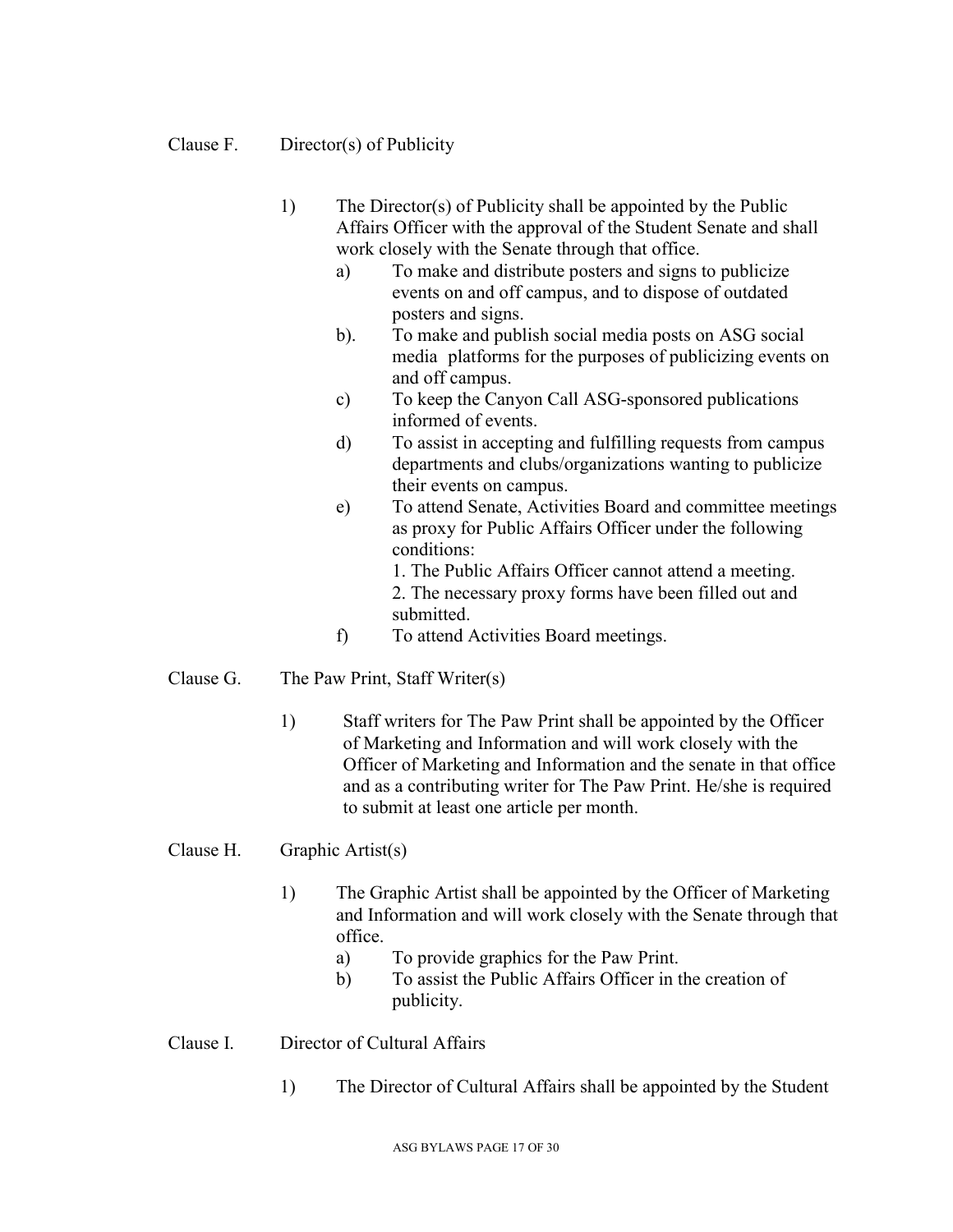Involvement Coordinators and will work closely with the Senate through that office.

- a) To represent the cultural interest of the associated members.
- b) To help organize films and educational speakers.
- c) To be the student coordinator for college cultural events.
- d) To act as ASG liaison for arts and culture.
- e) To assist the Student Involvement Coordinators in attending committees relevant to cultural affairs.

### Clause J. Director of Academic Affairs

- 1) The Director of Academic Affairs shall be appointed by the Executive Vice President and will work closely with the Senate through that office.
	- a) To assist the Executive Vice President in designing and publicizing scholarships and drafting, distributing, collecting and processing applications.
	- b) To assist the Executive Vice President in attending committees relevant to Academic Affairs.

### Clause K. Director of Environmental Affairs

- 1) The Director of Environmental Affairs shall be appointed by the Student Involvement Coordinators and will work closely with the Senate through that office.
	- a) To organize the annual ASG Earth Day.
	- b) To coordinate the recycling program.
	- c) To assist the Student Involvement Coordinators in attending committees relevant to Environmental Affairs.

#### Clause L. Director of Legislative Affairs

- 1) The Director of Legislative Affairs shall be appointed by the Student Trustee and will work closely with the Senate through that office.
	- a) To prepare and distribute information on legislation seen as related to students.
	- b) To assist the Student Trustee in attending conferences and committees related to legislative affairs.
- Clause M. Director of Health Issues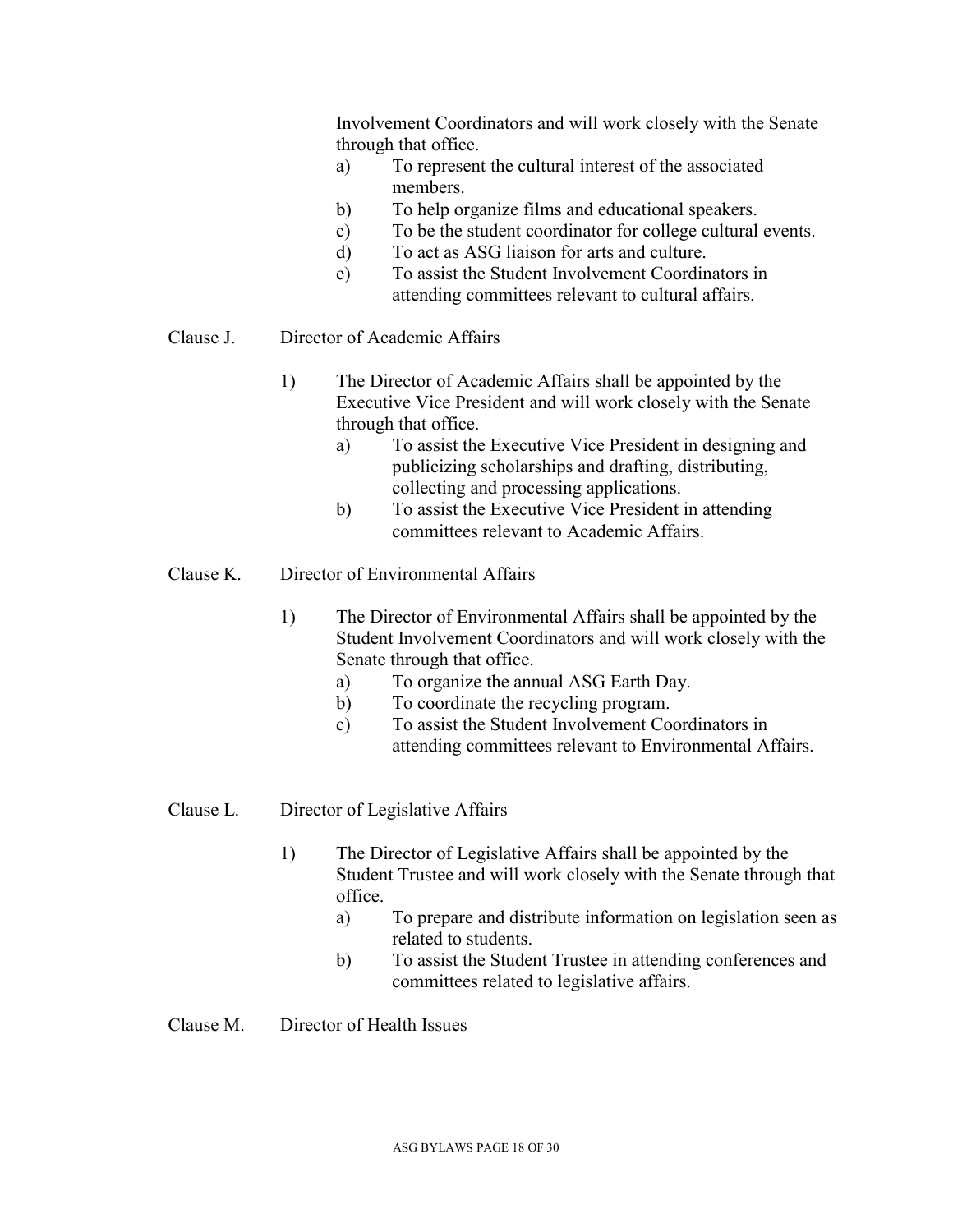- 1) The Director of Health Issues shall be appointed by the Student Involvement Coordinators and will work closely with the Senate through that office.
	- a) To coordinate health related activities on campus in conjunction with the Student Health Center.
	- b) To assist the Student Involvement Coordinators in attending committees relevant to health issues.

### Clause N. Director of Athletic Affairs

- 1) The Director of Athletic Affairs shall be appointed by the Student Involvement Coordinators and work closely with the Senate through that office.
	- a) To meet with the Athletic Director on a consistent basis and to report back to the Student Senate.
	- b) To assist the Student Involvement Coordinators attending committees of a nature relevant to athletic affairs.
	- c) To promote all intercollegiate sports teams of College of the Canyons through the Paw Print.
	- d) To organize no less than 3 intramural athletic programs per year representing the students' interest.

### Clause O. Director of Recruitment

- 1) The Director of Recruitment shall be appointed by the President and work closely with the Executive Board officers of the organization through the office of the President.
	- a) To advertise open positions in various ways, including, but not limited to: an open position directory posted on ASG bulletins, classroom presentations, and ASG publications.
	- b) To work with the President in receiving forwarded applications from Campus Life and Student Engagement and redirecting them to the appropriate office.
	- c) To assist the President in contacting applicants that have applied for officer positions to set up an interview with the Executive Board and keeping them informed of their application status.
	- d) To inform applicants if they are ineligible for an ASG position.

### Clause P. Shared Governance Coordinator

1) The Shared Governance Coordinator shall be appointed by the Executive Vice President and work closely with the Executive Board officers of the organization through the office of the Executive Vice President.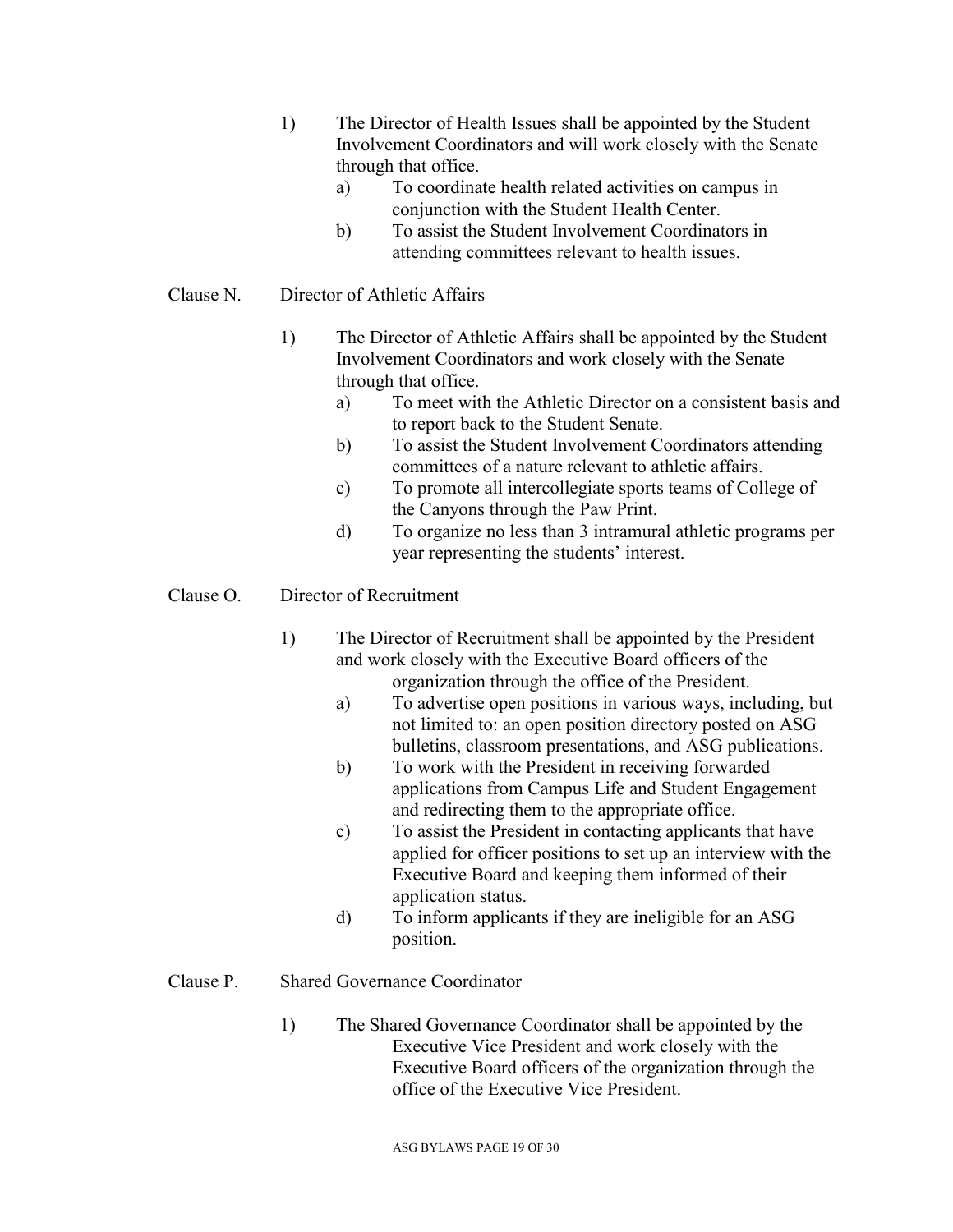- a) To keep track of all shared governance meetings of the Santa Clarita Community College District by creating and maintaining a shared governance meeting directory that is easily accessible to all members of the ASG.
- b) To assist the Executive Vice President in finding students to sit on these shared governance committees.
- c) To coordinate with the Executive Vice President to seek out and hold accountable individuals to attend shared governance committee meetings and have them report back to the Executive Board.

### Clause Q. Director of Canyon Country Affairs

- 1) The Director of Canyon Country Affairs shall be appointed by the Canyon Country Student and Cultural Involvement Coordinators and will work closely with the Senate through that office.
	- a) To represent the cultural interest of the associated members for Canyon Country.
	- b) To help organize films and educational speakers for Canyon Country.
	- c) To be the student coordinator for college cultural events for Canyon Country.
	- d) To act as ASG liaison for arts and culture for Canyon Country.
	- e) To assist the Canyon Country Student and Cultural Involvement Coordinators in attending committees relevant to cultural and social affairs for Canyon Country.

### Clause R. Director of Equity

- 1) The Director of Equity will represent students in the development of a vision and effective strategy that champions the importance and value of a diverse and inclusive College environment; the Director of Equity will be appointed by the Executive Vice President and approved by a 2/3 vote of the Senate.
	- a) Attends committees such as the Institutional Effectiveness and Inclusive Excellence Committee, Equity Minded Practitioners Group, The Multicultural Center Advisory Committee, the Advocacy Committee as well as any other committees involving equity, diversity and inclusion that align with the Director's schedule based on their availability and capacity.
	- b) Engage faculty, staff and students to build a welcoming and inclusive culture at COC by hosting a focus group at least once a semester to acquire student feedback on how equity and inclusion can be improved within the college community.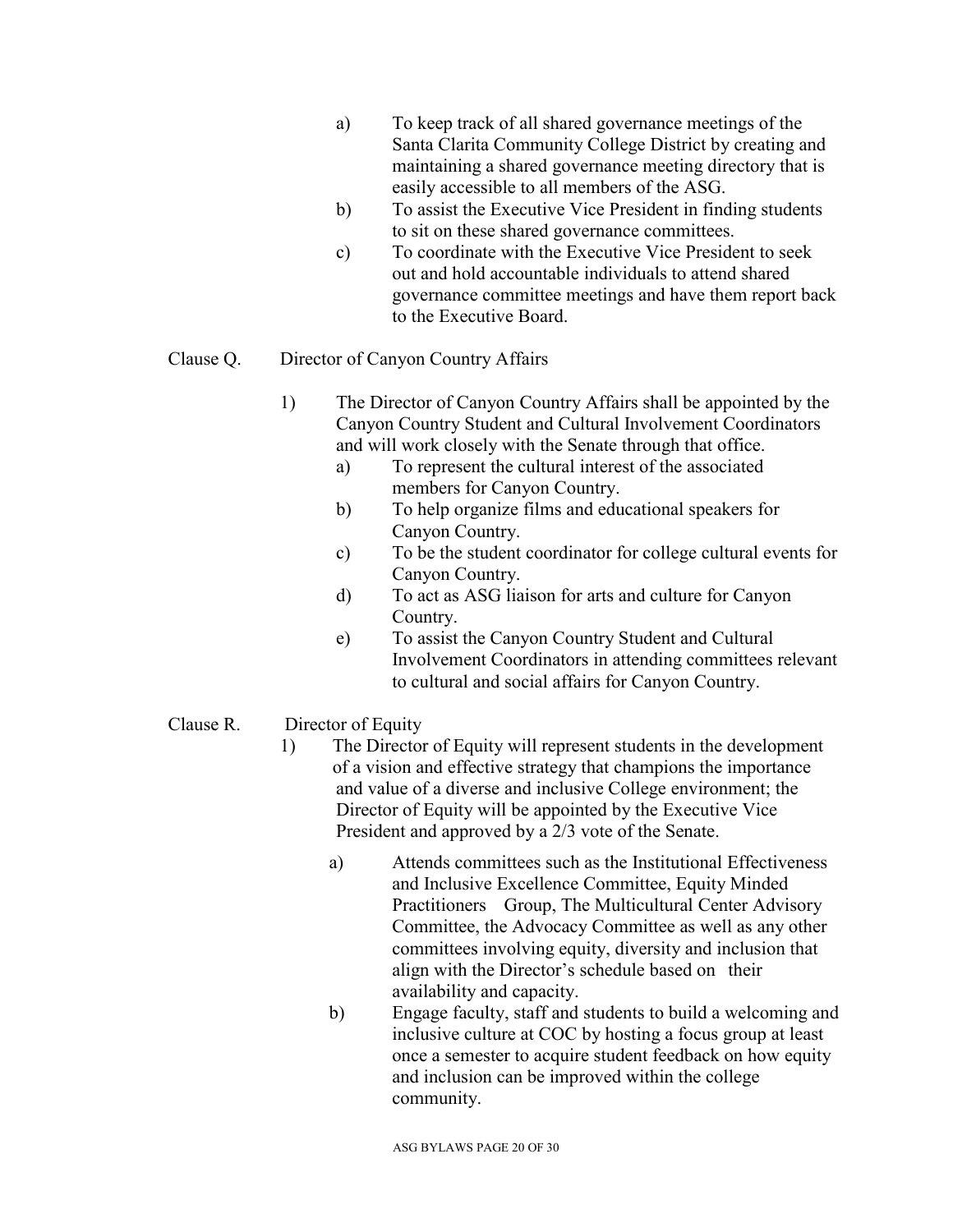- c) The Director will assess potential barriers to equity and inclusion and develop strategies focused on recruiting and retaining a diverse environment.
- d) The Director will take part in designing at least two workshop initiatives a semester with the Multicultural Center on topics such as cultural competency, gender identity, disability, sexual harassment, and other topics involved in increasing awareness and support of equity and inclusion values.
- Section 5. Term of office is the day of appointment through Commencement Day.
- Section 6. Replacement

Holders of appointive assistant and director positions may be replaced at any time by the appropriate Student Senate officer with a two-thirds (2/3) majority approval of either the Executive or Activities Board depending on the officer of which the director serves. If the officer serves on the Executive Board and the officer wishes to replace or remove their director a two-thirds (2/3) vote is required for removal only in the Executive Board. If the Officer is a member of the Activities Board his/her directors require a two-thirds (2/3) vote from that board of removal. Upon the approval for remove the position shall be considered vacant.

### **ARTICLE V.**

### **Advisors**

| Section 1.<br>Advisors |                                                                                                                                                                                                                                                                |
|------------------------|----------------------------------------------------------------------------------------------------------------------------------------------------------------------------------------------------------------------------------------------------------------|
| Clause A.              | Director of Student Development                                                                                                                                                                                                                                |
|                        | The Director of Campus Life and Student Engagement shall<br>1)<br>represent the President of College of the Canyons at Student<br>Senate meetings and all subordinate organizations of the Student<br>Senate, as well as the Association, as the lead advisor. |
| Clause B.              | <b>Student Services Coordinator</b>                                                                                                                                                                                                                            |
|                        | Serves as main advisor of Activities Board and ICC.<br>$\Box$                                                                                                                                                                                                  |
| Clause C.              | Student Services Coordinator – Canyon Country                                                                                                                                                                                                                  |
|                        | 1) Serves as the main advisor for the Canyon Country officers/directors                                                                                                                                                                                        |
| Clause D.              | Proxy                                                                                                                                                                                                                                                          |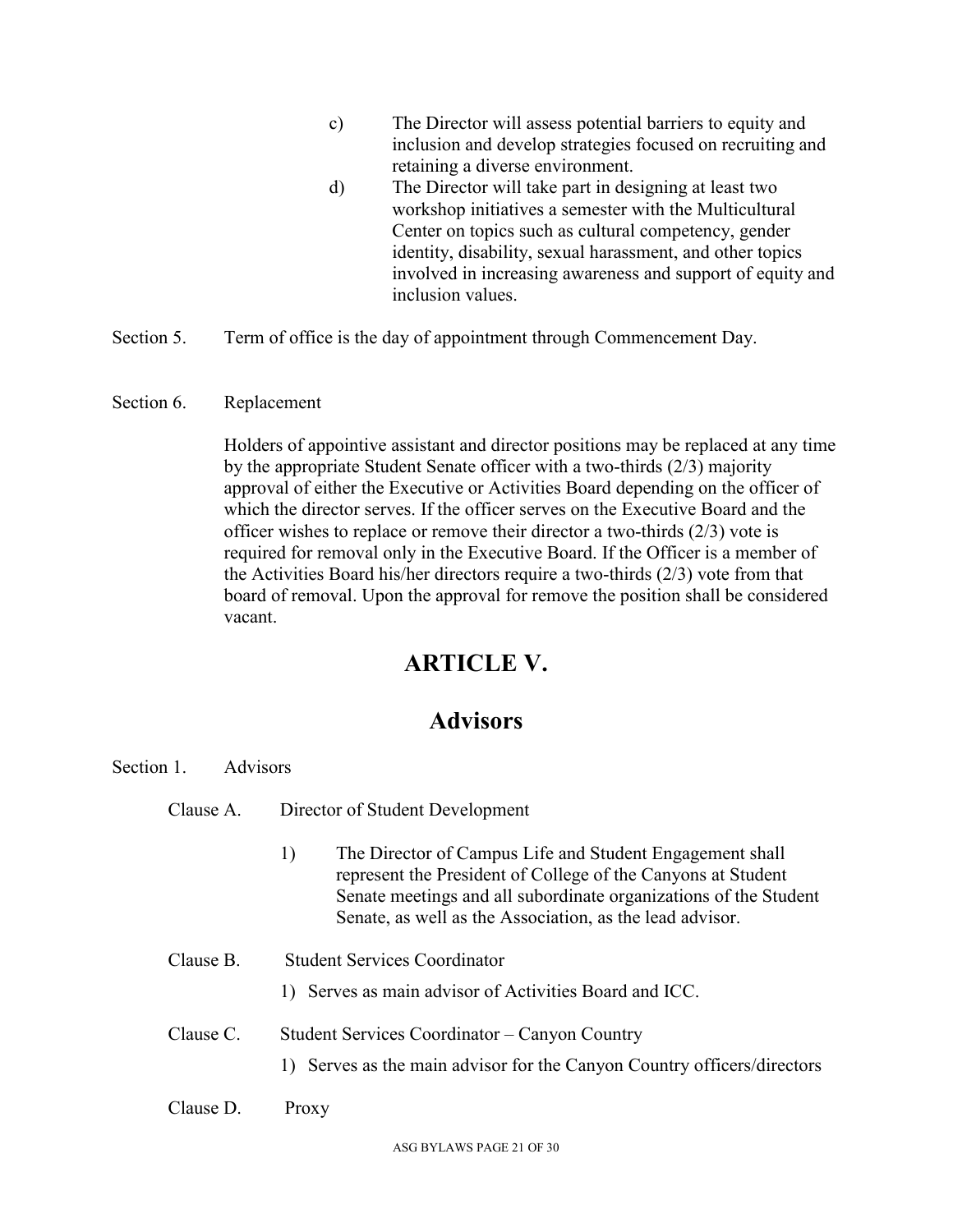1) In the event that any advisor is able to attend meetings or conferences, the advisors will arrange for a proxy.

### **ARTICLE VI.**

### **Student Senate**

- Section 1. Powers
	- Clause A. The Student Senate shall have the power of fixing and collecting membership fees, paying debts, providing for the general welfare of the Association and making laws, which are necessary and proper for the execution of the powers vested in the Association or in any of its departments or offices by the Constitution and the Bylaws of this Association.

### Section 2. Impeachment

Clause A. Impeachment proceedings may be brought against any elected or appointed officer of this Association who has been grossly negligent, incompetent, has had a minimum of four (4) infractions, or has committed a serious crime against the Association. The method of impeachment shall be by indictment by a three-fourths (3/4) majority of all in-office voting members of the Student Senate, subject to judicial review.

#### Section 3. Meetings

Clause A. Uniform calculation of quorum requirements will be as follows:

The President is counted as a voting member. The voting members are added together, and the result is multiplied by two-thirds (2/3). This answer is the number of persons required for a quorum. In the event that the number of persons is a fractional number, less than one-half  $(1/2)$  it will be rounded down to the new lower number. If it is one-half (1/2) or more, it will be rounded up to the next larger whole number.

Clause B. If an officer is going to be absent from a Senate meeting, he/she may designate a proxy to take his/her place. The proxy authorization must be written and signed by the officer. The individual selected as a proxy must present the written proxy authorization to the President prior to the meeting, in order that the proxy may be considered for recognition. Oral authorization for a proxy may be accepted during a meeting by consent of all parties. A proxy statement may be given to the proxy by the absent senator to bind him or her to the stated positions. The President shall also

ASG BYLAWS PAGE 22 OF 30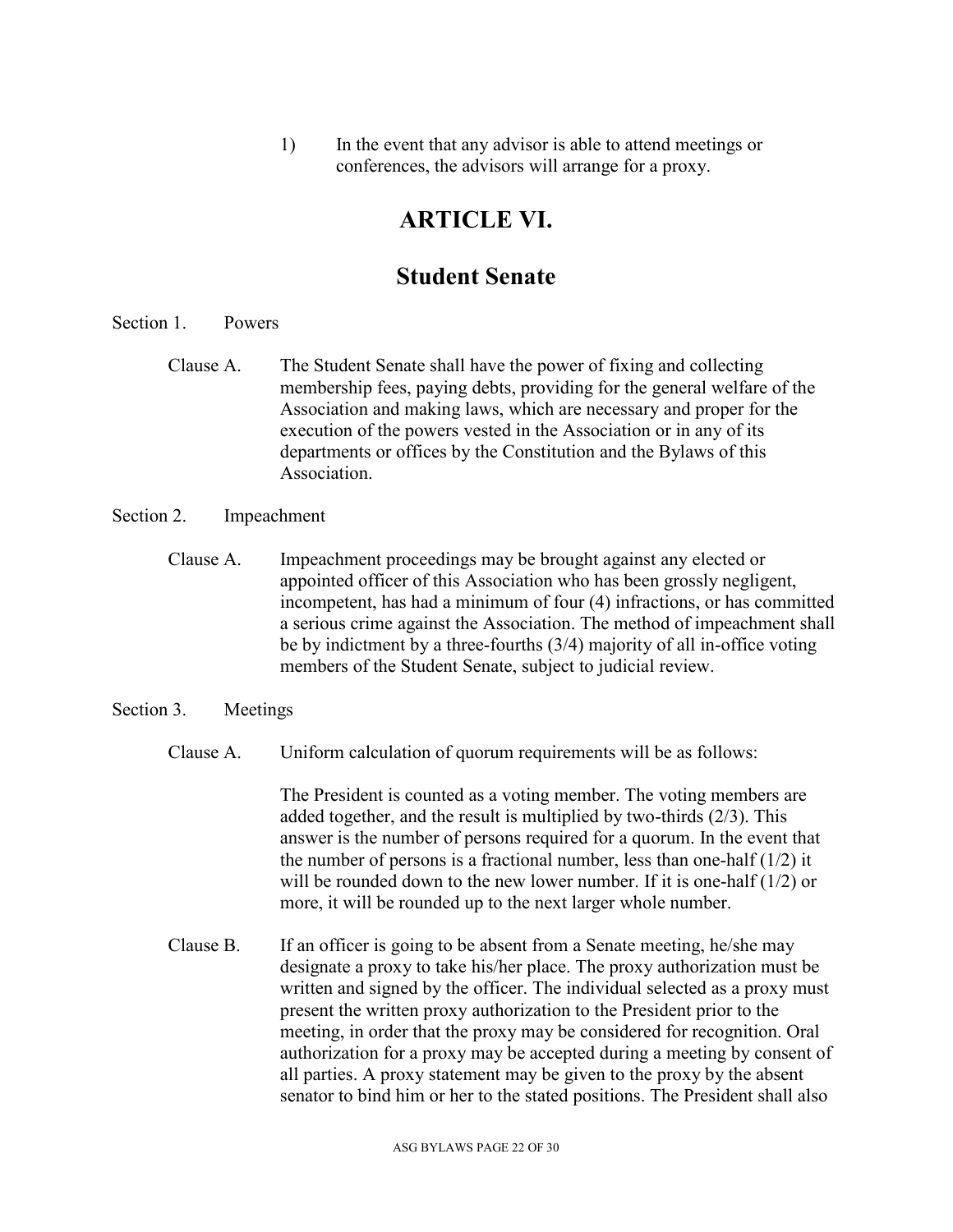receive a copy of the proxy statement and shall disregard any vote by the proxy contrary to the statement, except in unforeseen circumstances. If for any reason the Student Trustee is unable to execute his/her duties, a temporary replacement of the Student Trustee may be made by the President, subject to two-thirds (2/3) approval of the Student Senate, pending the outcome of a special election, if held.

- Clause C. Only items appearing on the written agenda will be considered for action at Senate meetings. Items not appearing on the printed agenda may be considered at a Senate meeting by a two-thirds (2/3) vote of the Senate. Clause D. Voting for both the Executive and Activities Board
	- 1) The President or the presiding officer is entitled to vote on all motions, but is not required to do so.
	- 2) In the case of a tie vote, the motion is defeated.
	- 3) If a motion required a majority vote, it must have more than half the votes cast to pass.
	- 4) If a motion requires a two-thirds (2/3) vote to pass, it must have two-thirds (2/3) of the votes cast, ignoring abstentions. The calculation of votes required for two-thirds (2/3) passage shall be as follows:
		- a) Determine the number of votes cast.
		- b) Multiply by two-thirds  $(2/3)$ .
		- c) The result, if not fractional, shall be the number required for passage.
			- i) If result is fractional, less than one-half  $(1/2)$  it will be rounded down to next lowest whole number; if one-half  $(1/2)$  or more, it will be rounded to the next largest whole number.

### Clause E. Closed Session(s)

- 1) All student government bodies, including, but not limited to the Student Senate (Executive and Activities Board) shall be permitted to go into closed session to discuss issues that comply with the Brown Act.
- 2) All closed sessions shall be in compliance with the current reading of the Brown Act.
- 3) All actions deemed appropriate in accordance with the Brown Act may be taken in closed session providing the action and the vote is reported for recording immediately upon reconvening in open session.

# **ARTICLE VII.**

Section 1. Elections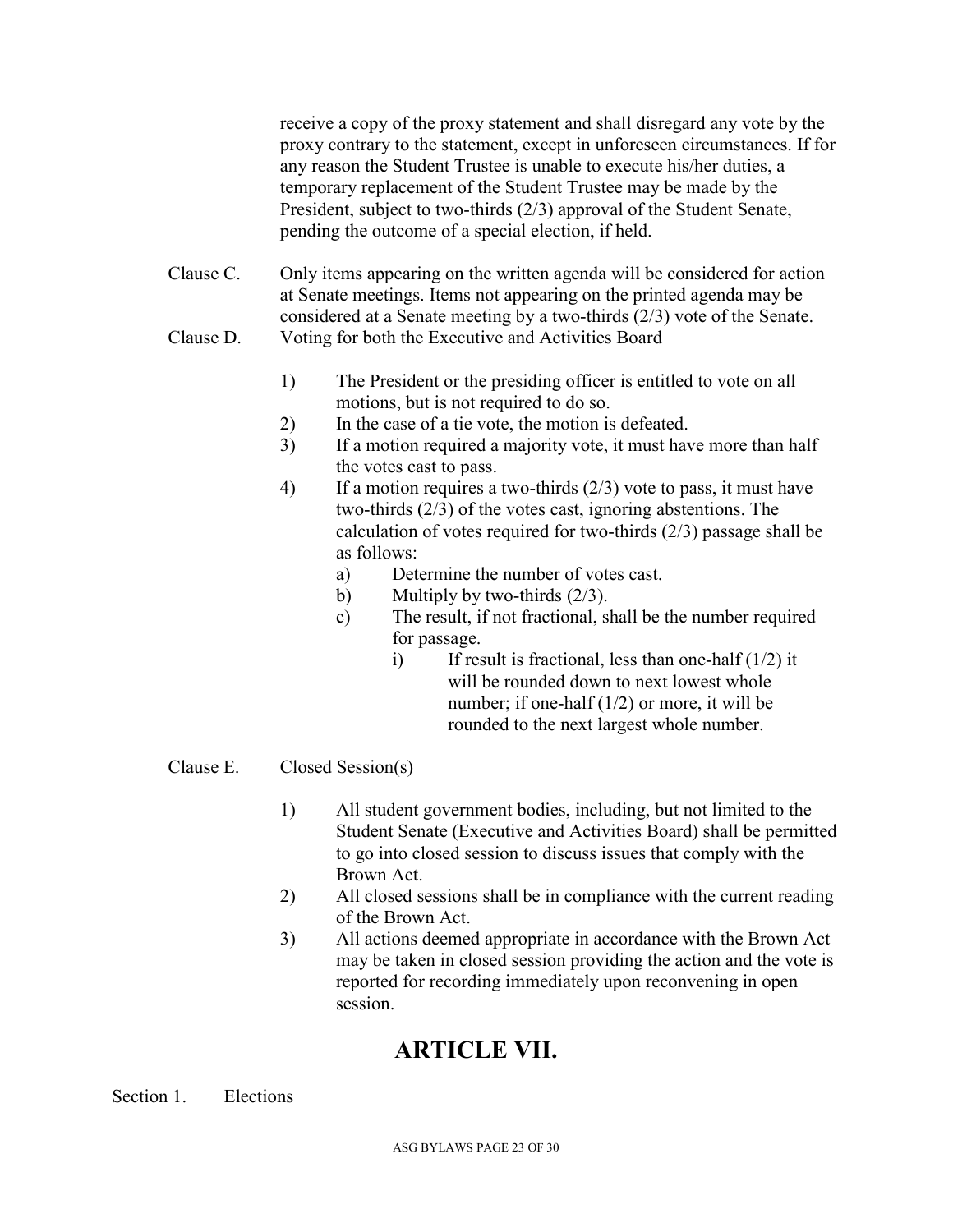- Clause A. All duly registered students of COC in good standing may exercise the right to vote.
- Clause B. A plurality of votes cast for a specific office shall be necessary to elect Student Senate officers.

### Section 2. Candidates

### Clause A. Oualifications All candidates for student government offices must meet the following qualifications:

- 1) Possession of a current Association's card.
- 2) Enrolled in at least six units of COC college work. (An officer must be enrolled in at least 10 COC units during his/her term of office). In addition, candidates for Student Trustee must be enrolled in or have completed 20 units of study at COC.
- 3) A 2.0 cumulative grade point average for all college work taken at COC; or for students who have not attended college, a 2.0 grade point average in the last year of school.
- 4) No student shall serve more than three (3) consecutive terms on the Student Senate (both the Executive and Activities Board).

### Clause B. Procedures

All candidates for student government offices must complete the following procedures:

- 1) Provide the Election Committee with the following materials: a) A signed statement from the COC Admissions Office including the following information:
	- i) Units this term.
	- ii) College units to date.
	- iii) Grade point average (GPA) in last year of high school (needed only if student has not previously attended college).

### Clause C. Exclusions

- 1) Candidates shall not be active members of the Election Committee.
- 2) Campaign managers and canvassers shall not be active members of the Election Committee. Each candidate shall declare the name(s) of campaign manager(s) when declaring candidacy.

### Section 3. Campaigns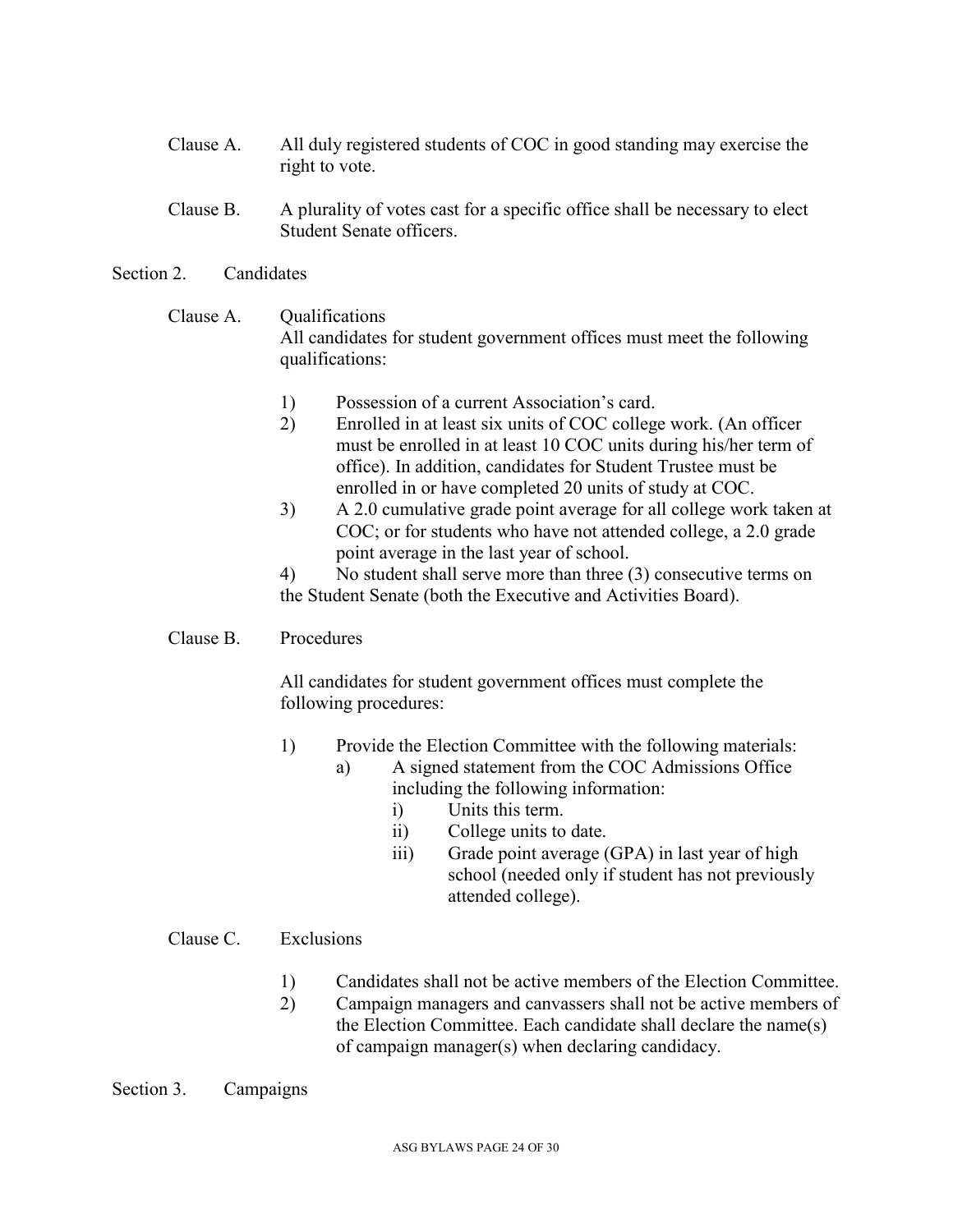- Clause A. Campaigns shall be conducted according to the Student Senate approved Election Code for the specific election.
	- 1) Posting instructions as stated in the Campus Life and Student Engagement's Posting Policy, will be given to the candidates at the orientation meeting.
	- 2) No Santa Clarita Community College District property or facilities may be used in preparing campaign materials nor will any candidate use any A.S.G. equipment in preparing the materials.
	- 3) Campaign materials must be taken down at the end of the campaign period.
- Clause B. The election campaign may not interfere in any way with the conduct classroom instruction.
- Clause C. All faculty and staff members may not campaign in any way for any candidate. However, college assistants may advocate for a candidate while they are not on college time (working).
- Clause D. Violation of any of these regulation or those that will be distributed at the Candidate Orientation meeting will result in disqualification of the candidate. However, appeals of this ruling will be accepted up to 72 school hours following the committee's announcement of disqualification.

### Section 4. General Elections

General Elections shall be held in accordance with the Association's Constitution. The elections will be directed and supervised by the Election Committee and the Association's Advisor (s).

- Clause A. Polls
	- 1) The election polls shall be staffed by two (2) poll workers. They shall be designated as Registrar and Assistant.
	- 2) There shall be an orientation for all poll workers prior to the election.
	- 3) Polling places shall be set up and publicized.
	- 4) Polling hours shall be publicized.
	- 5) There shall be no campaigning within the area designated by the Election Committee chairperson(s) as a polling place. This includes passing out material, posting signs or attempting to convince people to vote for a particular candidate.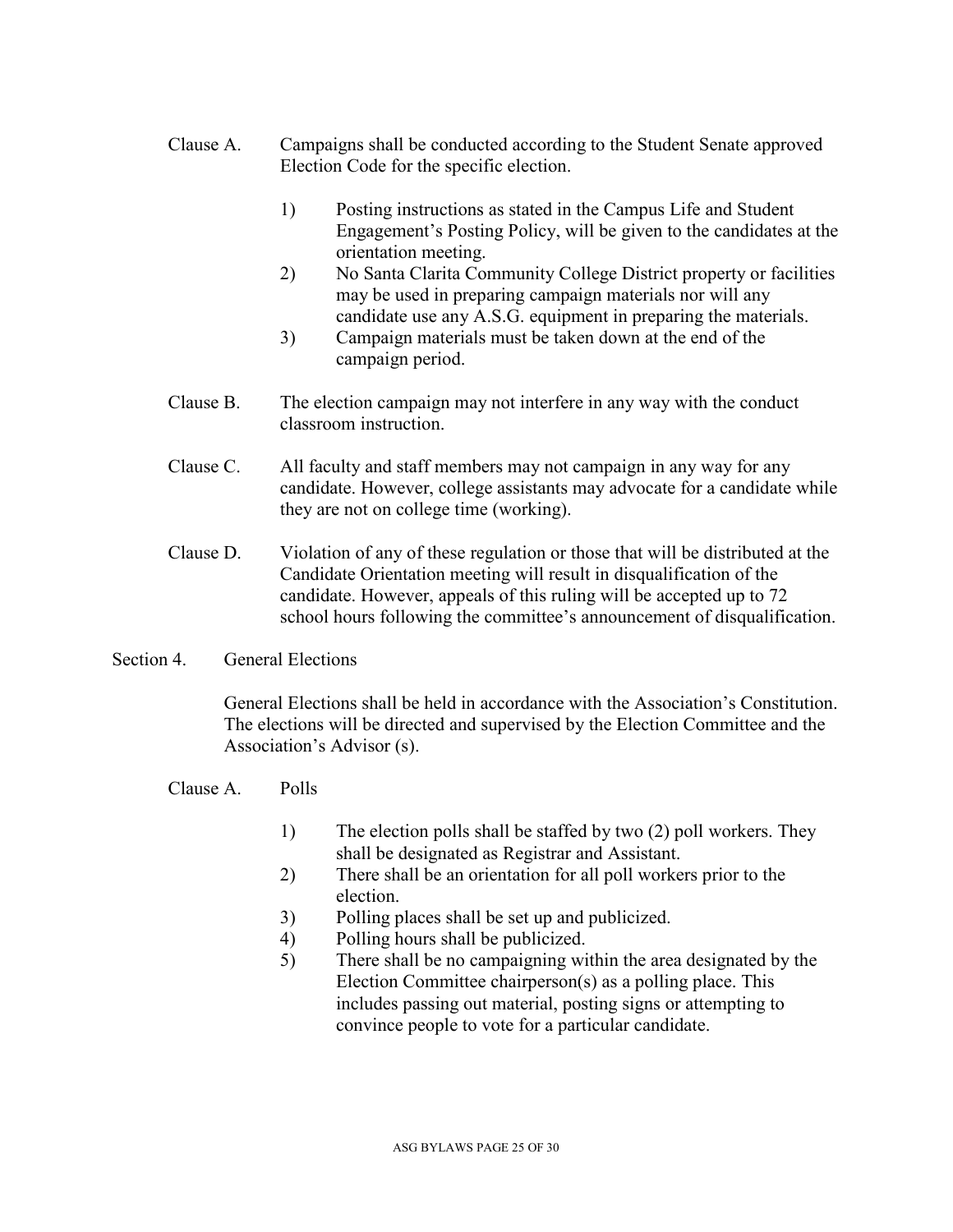- Clause B. Write-in and unopposed candidates are subject to the same requirements that apply to duly nominated candidates, but must obtain at least 20% of the votes for that office to be declared the winner.
- Clause C. Candidates running unopposed must receive at one-third (1/3) of the votes cast in the election to be declared the winner.
- Clause D. Ballots cast will be counted by the Election Committee under the supervision of the Association's Advisor(s).
- Clause E. Run-off Elections
	- 1) When no candidate has achieved a plurality, a run-off election shall be conducted for the office in question. The two candidates in the run-off election shall be the ones polling the highest number of votes in the regular election.

# **ARTICLE VIII.**

## **Standing Committees and Boards**

### Section 1. Meetings

- Clause A. All committees and boards shall meet at least every other week beginning the second week of instruction.
- Clause B. The committee or board chairperson may call meetings at his/her discretion or if directed to do so by a simple majority of the members of the committee or board.
- Clause C. Committees and boards may not meet on authorized college holidays for the purpose of official business except in case of undue hardship as certified by the Director of Campus Life and Student Engagement.
- Clause D. Any member of the Association may participate in any committee, but voting powers may be limited by the chair or by the Bylaws.

### Section 2. Election Committee

- Clause A. The chairperson of Election Committee shall be appointed by the A.S.G. President.
- Clause B. Members of the committee shall be appointed by the chairperson from active members of the Association.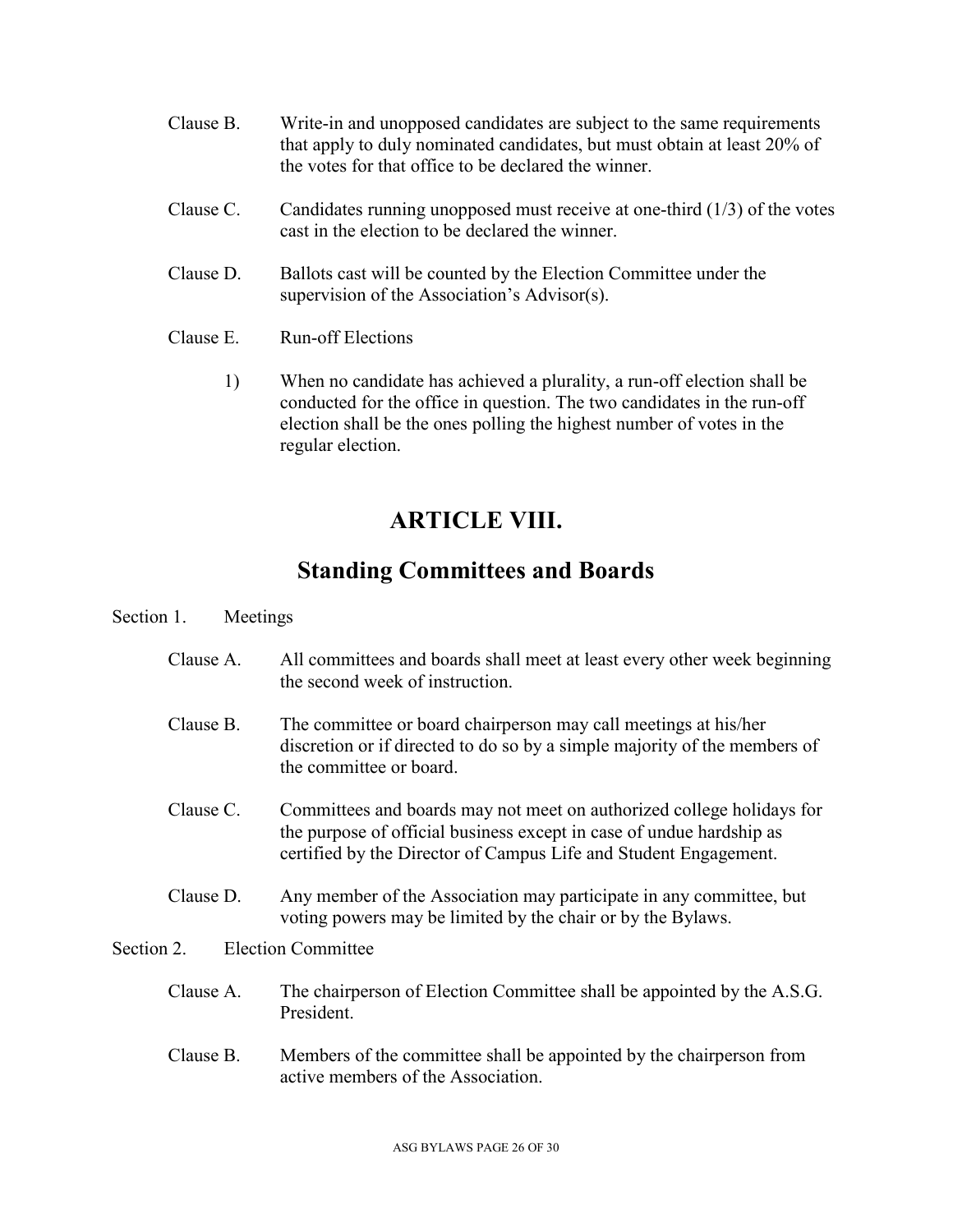- Clause C. No candidates, their manager(s), or their canvasser(s) may serve on the Election Committee.
- Clause D. The committee shall in accordance with the bylaws establish, conduct, and enforce all election procedures.
- Clause E. The committee shall make public the results of the election on the first college day following the close of balloting.
- Clause F. The Election Committee has the right to withhold the results of the election if publicity is not removed.
- Clause G. Whenever possible, the Election Committee shall revise and approve the Election Code before final Senate approval.

### Section 3. Finance Committee

- Clause A. The chairperson of the Finance Committee shall be the Executive Vice President.
- Clause B. Voting members of the committee shall be: the A.S.G. President, Executive Vice President, Executive Vice President of Activities, Executive Liaison Officer, Vice President of the Inter Club Council, Officer of Marketing and Information, Public Affairs Officer and the Student Trustee.
- Clause C. The committee shall propose the financial procedure, formulate the budget, suggest membership fees, and assist the Executive Vice President of the Association.
- Clause D. Estimated yearly budget are to be turned in to the Executive Vice President by the second Student Senate meeting in April by all officers of this Association and other persons so designated by the Executive Vice President.
- Clause E. An annual budget shall be drawn up each May for the following year to show estimated income and expenditures and, after approval by the Student Senate, be forwarded to the College President. The outgoing Senate must, as part of its job, prepare a proposed budget for the following year. New student officers of the Senate (those elected at the end of the college year) shall be authorized to spend up to 20% of the total proposed budget for necessary summer and fall activities (until the budget is formally approved).
- Clause F. All budgets must be approved by two-thirds  $(2/3)$  majority of all in office voting members of the Student Senate.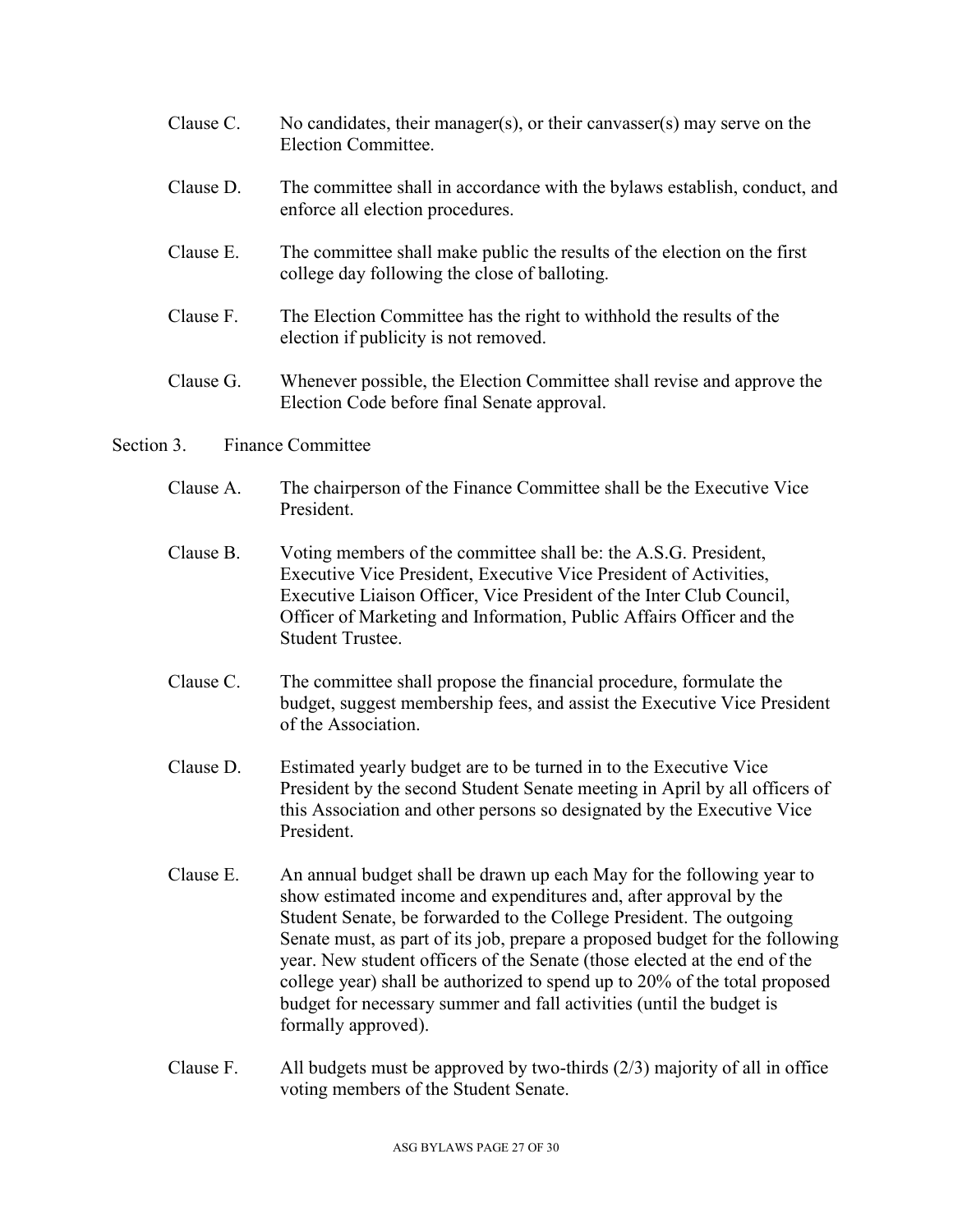- Clause G. Financial appropriations outside the approved Association budget must be approved by two-thirds (2/3) majority vote of all in-office voting members of the Student Senate.
- Section 4. The ASG President may form and appoint other committees as needed from time to time.
- Section 5. Any Senate officer may form and appoint committees as needed with the approval of the Student Senate.
- Section 6. Committees Chairpersons
	- Clause A. Committee chairpersons are not to be considered as Student Senate officers.

### **ARTICLE IX.**

### **Finances**

Section 1. Financial Code

- Clause A. The Financial Code is the official guidelines for the A.S.G. Finances.
- Section 2. Student Representation Fee

### Clause A. Collection

1) The Student Representation Fee is collected by College of the Canyons at the time of registration and deposited in a separate fiduciary fund established per the California Community Budget and Accounting Manual. Students may opt to waive this fee. The Chief Fiscal Officer of College of the Canyons shall have custody of the money collected. The district may retain up to seven (7) percent of the fees collected for administering the fees. See Education Code Section 76060.5.

### Clause B. Purpose

1) The Student Representation Fee shall be expended to provide for the support of governmental affairs representatives (A.S.G Officers) who may be stating their positions and viewpoints before city, county, and district governments and before offices and agencies of the state and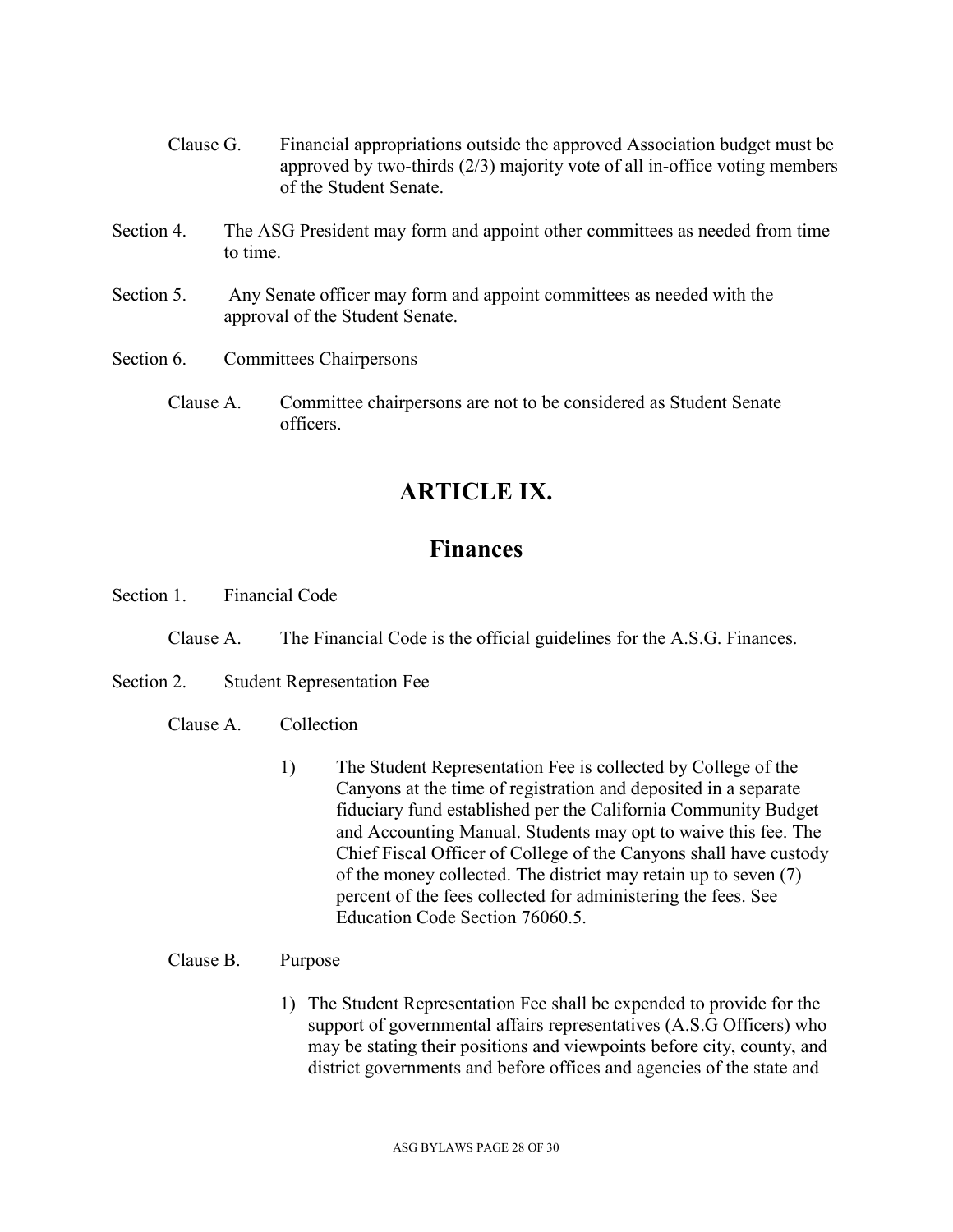federal government and materials to help them do so See Education Code Section 76060.5.

- Clause C. Assigning Representatives
	- 1) All assignments/appointments of individuals to use Student Rep. Fees will be made by the ASG President, Student Trustee and the Executive Vice President and approved by a majority vote of the Senate.
- Clause D. Representatives Responsibilities
	- 1) In coordination with the Director of Campus Life and Student Engagement, students using Representative Fees will:
		- a) Make appointments to visit with officials prior to going on a trip. Normally, the appointment will be confirmed in writing.
		- b) Submit a written report on the results of their meeting to the A.S.G. Advisor(s) within one (1) week after their return. An oral report may also be required if requested by the A.S.G. President.

### Clause E. Accountability

1) Records on trips, visits, etc., by individuals using Student Rep. Fee monies will be kept by the ASG Advisor(s). These will include, at a minimum, letters to officials, expenditures of funds and a copy of the report on the results of the meetings/conferences. If a written report is not turned in one week after use of Student Representative Fee monies, the offender will be excluded from the next regularly scheduled conference (e.g. CCCSAA or CalSACC Spring Conference).

# **ARTICLE X.**

### **Amendments or Revocations of Bylaws**

Section 1. The bylaws cannot be amended or revoked without at least one meeting's previous notice. Amendments must be submitted at the previous meeting in writing to both the Executive and Activities Board. Changes should be made by the Bylaws Committee with a 2/3 vote. Section 2. Every effort should be made to present all Officers with a copy of the "Notice of Proposed Amendment to Bylaws", prior to the actual meeting wherein the Bylaws may be changed.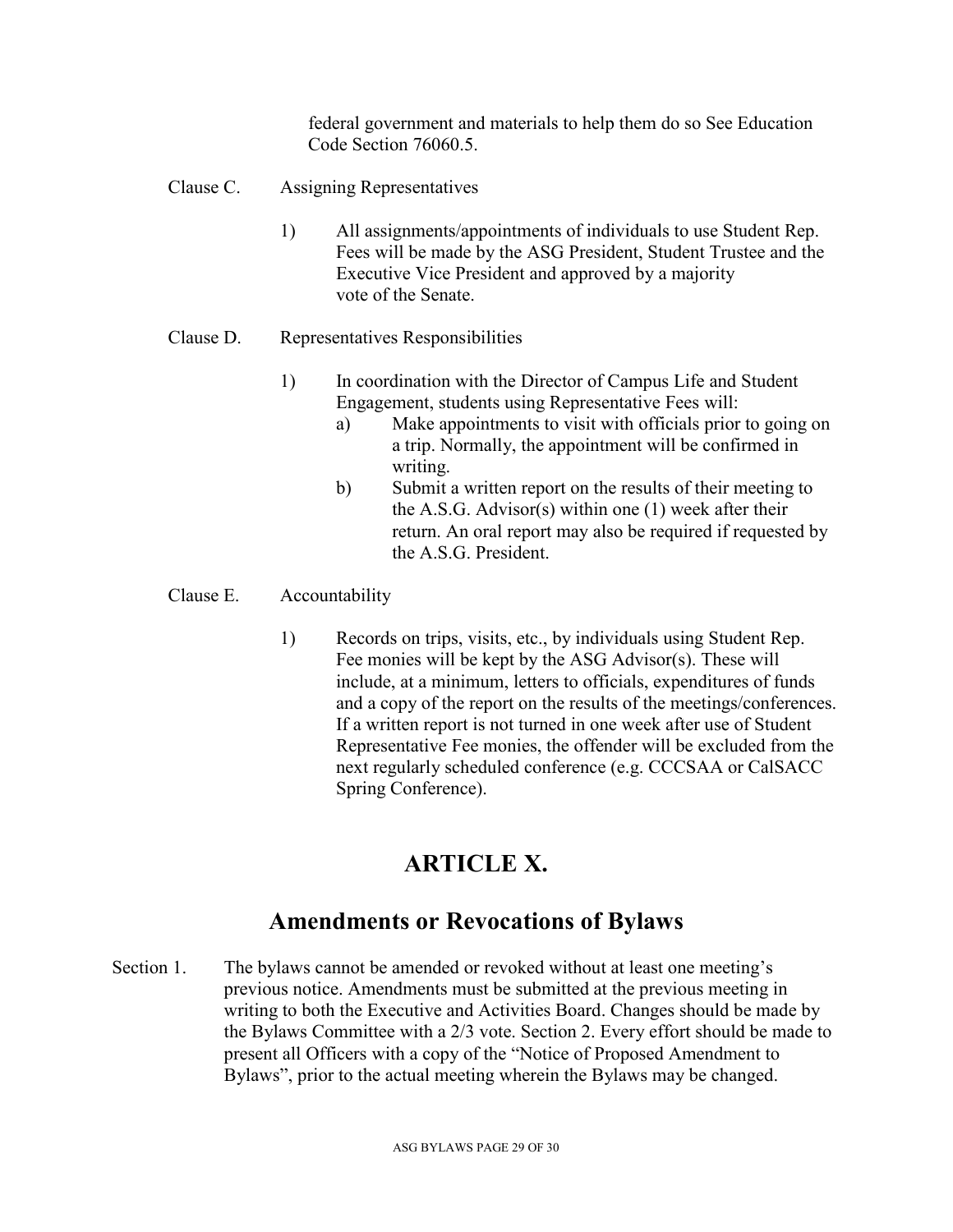Section 3. The most updated version of the Bylaws shall be submitted to the ASG Advisors.

# **ARTICLE XI.**

## **Parliamentary Authority**

Section 1. Parliamentary authority shall be in accord with the Association's Constitution, Article VII, Section 2. The latest issue of Robert's Rules of Order, Revised by General Henry M. Robert, shall be used for areas not covered by the ASG Bylaws or the AS Constitution.

### **ARTICLE XII.**

## **Recognition of Successful Terms of Office**

- Section 1. Upon the satisfaction of at least 90% of defined criteria for a successful term of office under the reasoned judgement of the ASG Advisors, officers shall receive a service scholarship at the end of each semester (fall and spring).
	- Clause A. The criteria for receipt of the scholarship are as follows:
		- 1. Has not been Student Trustee during the term in question.
		- 2. Has been elected/appointed into their position by the  $7<sup>th</sup>$  week of each semester.
		- 3. Has not missed more than 12 weekly office hours per semester
		- 4. Has satisfied all of their duties as outlined in the ASG Bylaws & Constitution.
		- 5. Has attended a minimum of 2 district committees per semester (pending committee meeting scheduling).
		- 6. Has participated on at least one standing/AdHoc committee per semester.
		- 7. Has missed no more than 2 ASG Senate meetings, 1 ASG Activities Board meeting (if they have a seat), and 1 ASG Executive Board meeting (if they have a seat).
		- 8. Has completed a report that is on file with the advisors for every trip funded by the Student Representation Fee.
	- Clause B. The criteria for receipt of the ASG Director Service Award are as follows:
		- 1. Has been elected/appointed into their position by the  $7<sup>th</sup>$  week of each semester.
		- 2. Has satisfied all of their duties as outlined in the ASG Bylaws & Constitution.
		- 3. Has not missed more than 6 weekly office hours per semester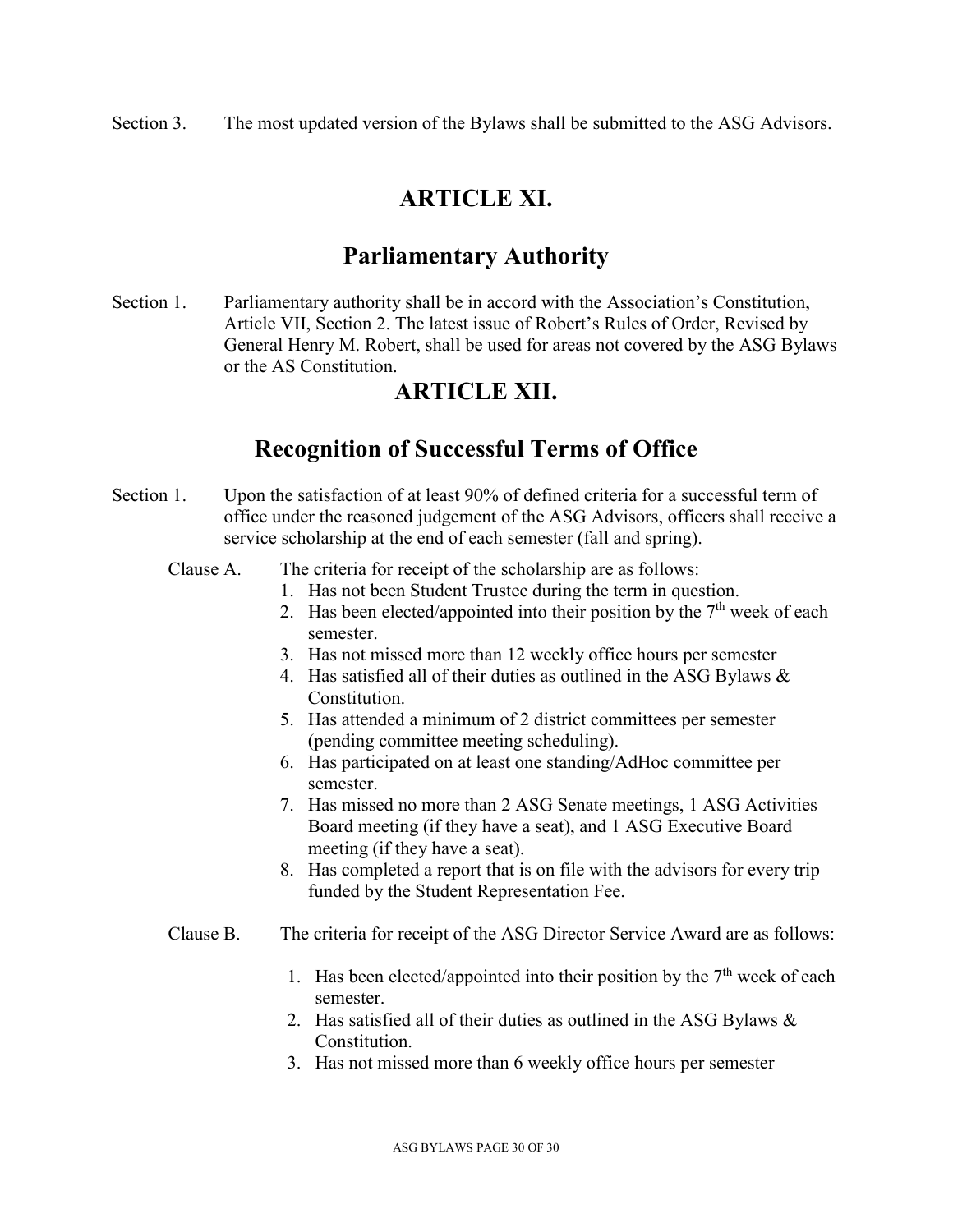# **ARTICLE XIII**

# **Authority**

- Section 1. These bylaws are governing rules of the Association and subordinate to the A.S. Constitution. The ASG Bylaws is the parent document to all other ASG documents, including, but not limited to, the Election Code, code of conduct, the ICC Constitution and the Financial Code.
	- Clause A. In the case of a contradiction between the bylaws and any subordinate document, the letter of the bylaws will be followed. Appropriate changes in subordinate documents may be made by the appropriate committee, the ASG President, or a simple majority of the Senate.

# **ARTICLE XIV.**

# **The Paw Print**

- Section1. The official publication of the College of the Canyons Associated Student Government shall be known as "The Paw Print" and will be the primary method for the ASG to communicate with the Association and the College.
	- Clause A. The production and execution of The Paw Print is the responsibility of the Officer of Marketing and Information.
	- Clause B. Promotion, distribution, and printing of The Paw Print is the responsibility of the Officer of Marketing and Information and his/her staff.
	- Clause C. Whenever possible, The Paw Print will be used to promote and advertise ASG elections, events, or activities. Paid advertisements in outside publications should be placed only when The Paw Print would be an impractical vehicle for promotion.
	- Clause D. Contribution
		- 1) Officers of the Association are expected to submit at least one article per semester.
		- 2) Directors are expected to submit at least one article per semester.
		- 3) Writers for The Paw Print are expected to submit at least one article each issue published.
	- Clause E. The Officer of Marketing and Information of The Paw Print Reserves the right to refuse or edit any article submitted as necessary. Any edits must be approved by the respective writer prior to being published. Writers